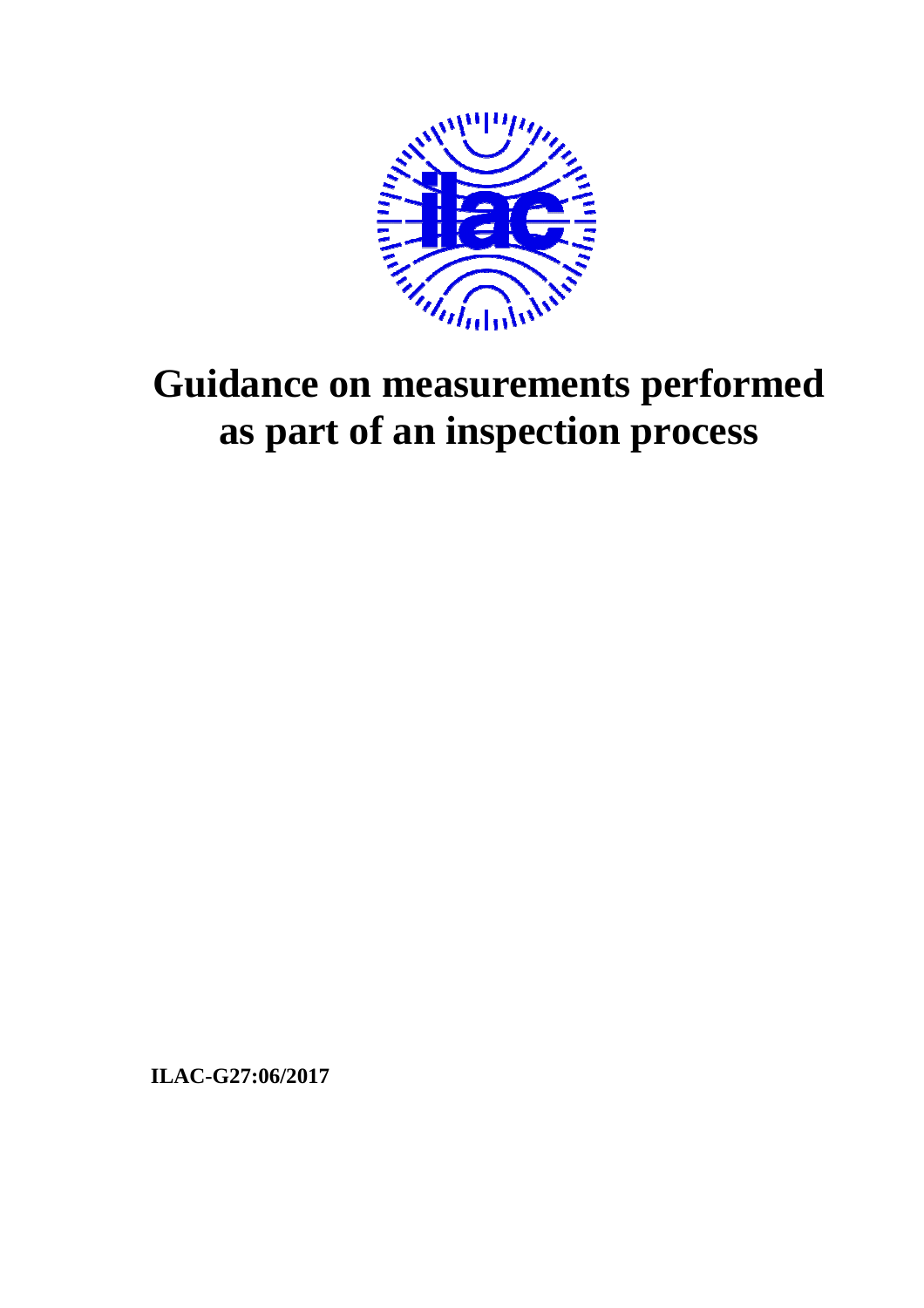#### **ILAC – International Laboratory Accreditation Cooperation**

ILAC is the international authority on laboratory, inspection body, proficiency testing provider and reference material producer accreditation, with a membership consisting of accreditation bodies and stakeholder organisations throughout the world.

ILAC provides the infrastructure that supports the world-wide demonstration of competence and equivalence of testing (including medical) and calibration laboratories, inspection bodies and other types of bodies serving or supporting laboratories and inspection bodies through accreditation. Accreditation of laboratories and inspection bodies supports activities within and between economies including trade, protection of health, safety and the environment for the public benefit. Its fundamental purpose is to provide confidence in the competence of bodies supporting these activities.

The ILAC Arrangement is an international, multilateral mutual recognition arrangement for accreditation bodies. Participating accreditation bodies agree to promote acceptance of the equivalence of calibration, test and inspection reports produced by accredited facilities. Each accreditation body undergoes peer evaluation according to ILAC rules and procedures prior to becoming a signatory to the ILAC Arrangement.

ILAC values the critical complementary and supportive activities of its Regional Cooperation Body members in the realisation of its vision, mission, goals and associated strategies. The Regional Cooperation Body members through the implementation of their multilateral mutual recognition arrangements provide all of the peer evaluation resources and much of the technical inputs to ILAC documents.

#### **© Copyright ILAC 2017**

ILAC encourages the authorised reproduction of its publications, or parts thereof, by organisations wishing to use such material for areas related to education, standardisation, accreditation, or other purposes relevant to ILAC's area of expertise or endeavour. The document in which the reproduced material appears must contain a statement acknowledging ILAC's contribution to the document.

Organisations seeking permission to reproduce material from ILAC publications must contact the ILAC Chair or Secretariat in writing for example via email. The request for permission should clearly detail:

- 1) the ILAC publication, or part thereof, for which permission is sought;<br>2) where the reproduced material will appear and what it will be used for
- where the reproduced material will appear and what it will be used for;
- 3) whether the document containing the ILAC material will be distributed commercially, where it will be distributed or sold, and what quantities will be involved;
- 4) any other background information that may assist ILAC to grant permission.

ILAC's permission to reproduce its material only extends as far as detailed in the original request. Any variation to the stated use of the ILAC material must be notified in advance in writing to ILAC for additional permission.

ILAC reserves the right to refuse permission without disclosing the reasons for such refusal. ILAC shall not be held liable for any use of its material in another document.

Any breach of the above permission to reproduce or any unauthorised use of ILAC material is strictly prohibited and may result in legal action.

To obtain permission or for further assistance, please contact:

# **The ILAC Secretariat**

PO Box 7507 Silverwater NSW 2128 Australia Phone: +61 2 9736 8374 Email: ilac@nata.com.au Website: www.ilac.org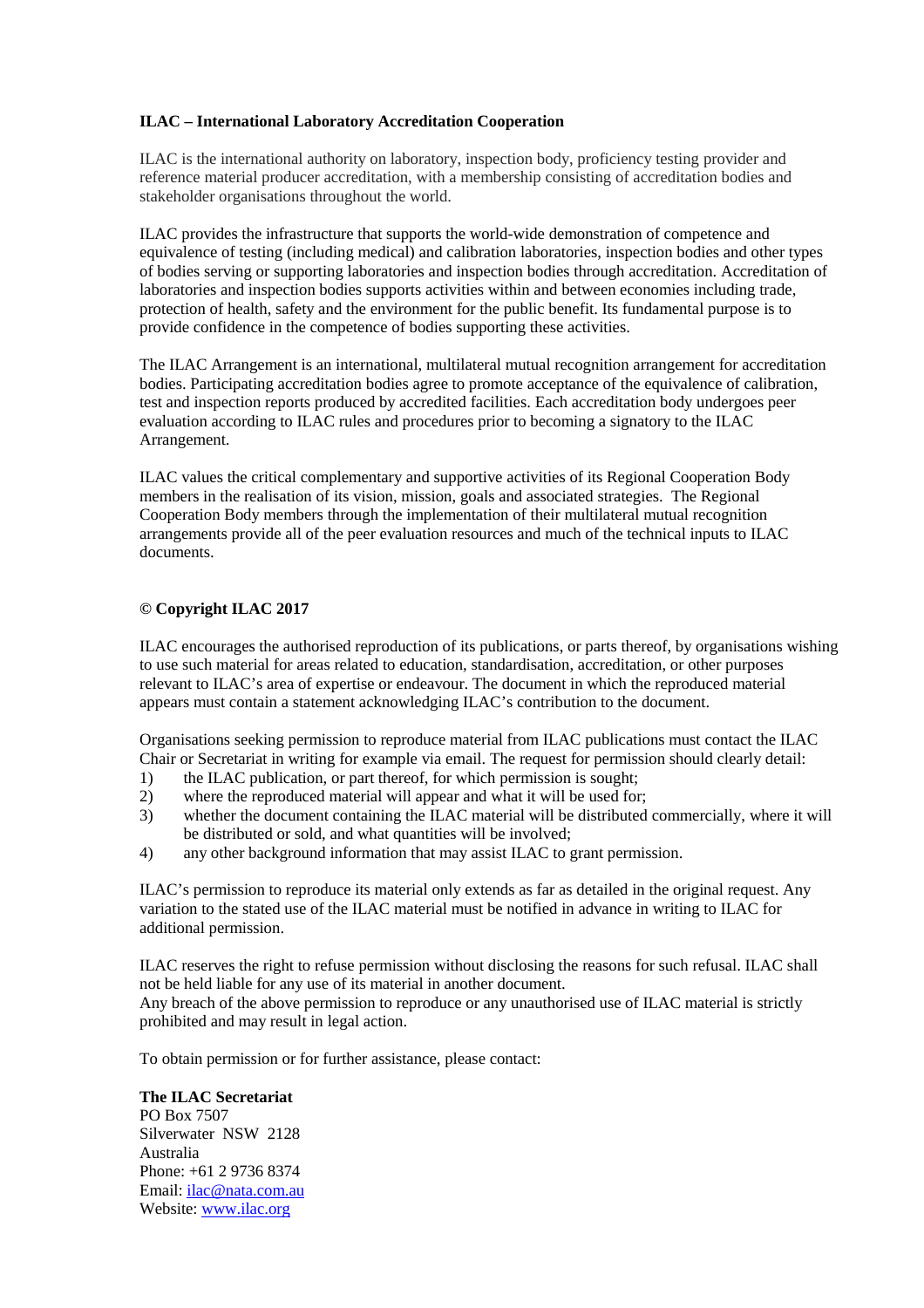# **TABLE OF CONTENTS**

| $\mathbf{1}$            |                                                                                          |
|-------------------------|------------------------------------------------------------------------------------------|
| 1.1                     |                                                                                          |
| 1.2                     |                                                                                          |
| 1.3                     |                                                                                          |
| 1.4                     |                                                                                          |
| $\overline{2}$          |                                                                                          |
| 2.1                     |                                                                                          |
| 2.2                     |                                                                                          |
| 2.3                     | SHOULD THE MEASUREMENT BE PERFORMED UNDER ACCREDITATION TO ISO/IEC 17025 (Q2)? 7         |
| 2.4                     | ARE INDIVIDUAL REQUIREMENTS IN ISO/IEC 17025 RELEVANT TO APPLY (Q3)?7                    |
| 2.5                     |                                                                                          |
| 3                       |                                                                                          |
| 3.1                     |                                                                                          |
| 3.2                     |                                                                                          |
| 3.3                     | CASE 2: IN-SERVICE EXAMINATION OF STRUCTURAL COMPONENTS OF VEHICLES 11                   |
| 3.4                     |                                                                                          |
| 3.5                     |                                                                                          |
| 3.6                     | CASE 5: MAGNETIC PARTICLE INSPECTION OF WELDED JOINTS IN STEEL STRUCTURES 13             |
| 3.7                     |                                                                                          |
| 3.8                     |                                                                                          |
| 3.9                     | CASE 8: PATHOLOGY TEST AND EXAMINATIONS OF BODY TISSUES AND FLUIDS AS PART OF AUTOPSY 15 |
|                         |                                                                                          |
| $\overline{\mathbf{4}}$ |                                                                                          |
|                         | ANNEX A: TRADITIONAL CONTEXT OF EXAMINATION AND TESTING ACTIVITIES18                     |
|                         |                                                                                          |
|                         |                                                                                          |
|                         |                                                                                          |
|                         | ANNEX B4: QUALITY ASSURANCE INITIATIVES TO ENSURE PROPER PERFORMANCE                     |
|                         |                                                                                          |

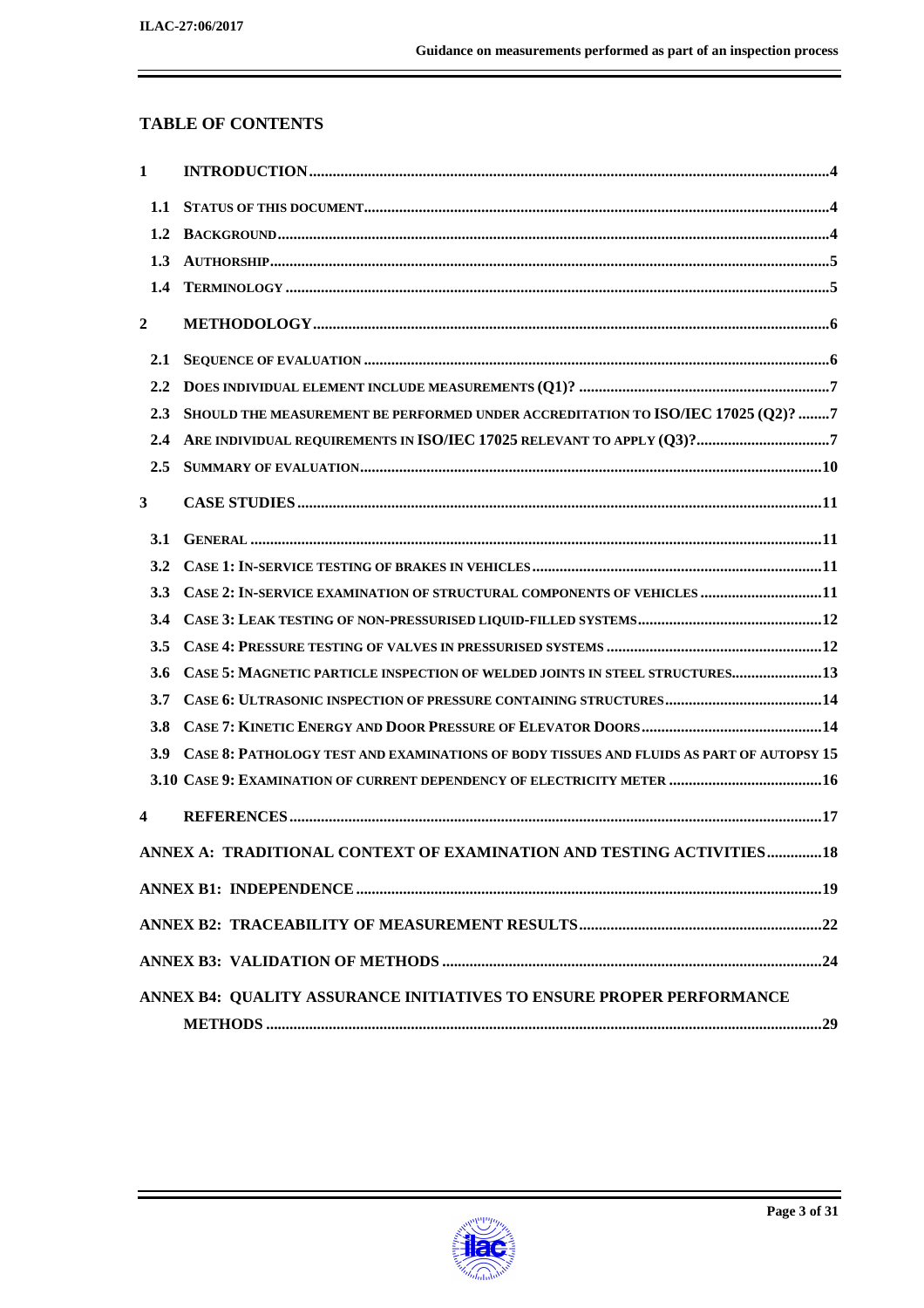# **1 INTRODUCTION**

#### **1.1 Status of this document**

This guidance document provides recommendations on how to address cases where measurements are performed as part of inspection. It has been produced with the intention to give guidance to accreditation bodies facing such situations in the assessment of inspection bodies. However, this document is equally applicable to inspection bodies seeking advice on how to structure and perform its measuring activities. The main objective of producing this document is to assure the validity of measurements performed as part of inspection. The document does not intend to – and does not - place any new requirements over and above those already stipulated in ISO/IEC 17020:2012. The document only strives to interpret those requirements when used for the purpose of accreditation.

In this document no requirements are referred to except such already stipulated in ISO/IEC 17020:2012. The term "shall" is used throughout this document to indicate those provisions which, reflecting the requirements of ISO/IEC17020:2012 are considered to be mandatory. The term "should" is used to indicate those provisions which, although not mandatory, are provided by ILAC as a recognized means of meeting the requirements. The term "may" is used to indicate something which is permitted. The term "can" is used to indicate a possibility or a capability.

Whenever reference is made ISO/IEC 17020 in this document, the reference is intended to refer to ISO/IEC 17020:2012. Whenever reference is made ISO/IEC 17025 in this document, the reference is intended to refer to ISO/IEC 17020:2005.

This document covers the case when inspection is performed fulfilling the requirements of ISO/IEC 17020 and when the performance of measurements may require consideration of the requirements of ISO/IEC 17025. These two standards are both produced by ISO CASCO, following ISO CASCO principles and conventions. In the case where ISO 15189 is the most appropriate standard for testing activities (medical laboratories), the principles described in this document are equally applicable. This means that in circumstances where a general reference is made to ISO/IEC 17025, then such a reference may be read to include also ISO 15189. However, when specific references to individual clauses are made, such references are, for reasons of simplicity, only made to clauses in ISO/IEC 17025, and no effort is made to identify the corresponding clauses in ISO 15189. It should also be noted that although the general picture described for ISO/IEC 17025 in the B annexes would largely apply also for ISO 15189, the details may differ.

#### **1.2 Background**

ISO/IEC 17020 specifies requirements to be fulfilled by inspection bodies in performing inspection. Inspection may include activities referred to as "examinations". Such examinations may include the performance of measurements. ISO/IEC 17025 specifies requirements to be fulfilled by laboratories in performing tests. Testing frequently includes the performance of measurements. Thus both ISO/IEC 17020 and ISO/IEC 17025 stipulate requirements for the performance of measurements.

This document provides recommendations on how to approach situations where examinations that form part of an inspection assignment include the performance of measurements. The document provides:

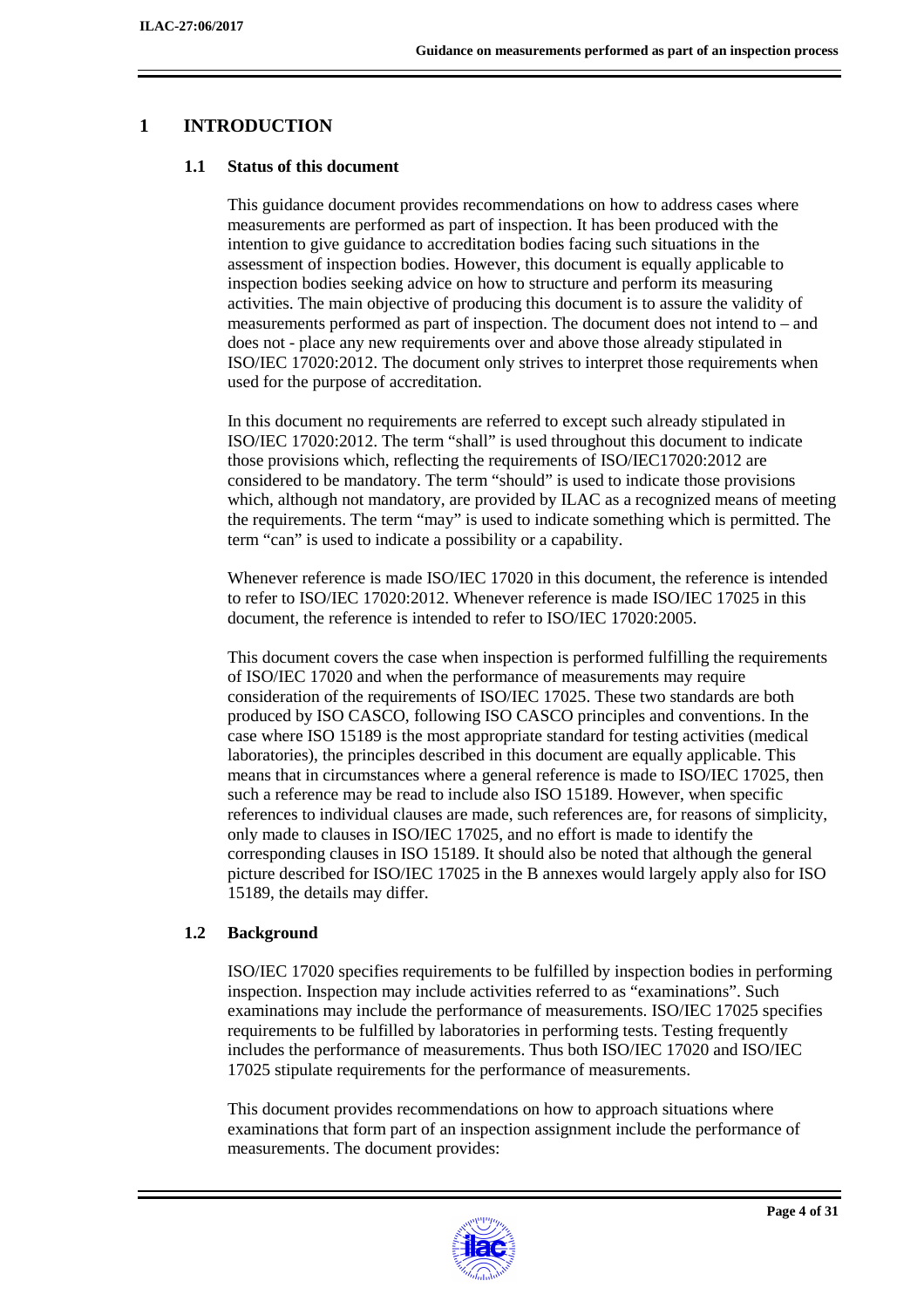- ♦ Recommendations as to the methodology and principles that may be used in evaluating the situation. See 2.1.
- A discussion on how to use this methodology and these principles to identify the requirements that needs to be fulfilled in order for the inspection body to comply with ISO/IEC 17020. See 2.2-2.5.
- ♦ A number of case studies where the described methodology and principles are used to interpret the requirements of ISO/IEC 17020. See chapter 3.

It is important to bear in mind that as the topic of this document is inspection activities performed under accreditation all applicable requirements originate from ISO/IEC 17020. However, in certain cases described in this document, these requirements need to be interpreted with consideration to ISO/IEC 17025.

For proper implementation of the methodology described in this document it is useful to be aware of why and how ISO/IEC 17020 and ISO/IEC 17025 differ in their treatment of key aspects. To this end the traditional context of inspection and testing activities is described in Annex A. The different approaches selected by ISO/IEC 17020 and ISO/IEC 17025 for key aspects are described in Annexes B1 to B4.

# **1.3 Authorship**

This publication was prepared under direction of the ILAC Inspection Committee (IC) by a working group with participants from the ILAC IC and the ILAC Accreditation Committee (AIC). It was endorsed for publication following a successful 30 day ballot of the ILAC voting membership in 2017.

# **1.4 Terminology**

For the purposes of this document, the terms and definitions given in ISO/IEC 17000:2004, ISO/IEC 17020:2012, ISO/IEC 17025:2005, ISO 15189:2012 and JCGM 200:2012 apply. The following definitions are considered of particular relevance for this document:

Examination (ISO 15189:2012) *set of operations having the object of determining the value or characteristics of a property* 

…. *Note 3 to entry: Laboratory examinations are also often called assays or tests.*  ….

# Inspection (ISO/IEC 17020:2012)

*examination of a product, process, service, or installation or their design and determination of its conformity with specific requirements or, on the basis of professional judgment, with general requirements* 

…. NOTE 2 *Inspection procedures or schemes can restrict inspection to examination only*. …

Measurement (JCGM 200:2012)

*the process of experimentally obtaining one or more quantity values that can reasonably be attributed to a quantity* 

Testing (ISO/IEC 17000:2004)

*determination of one or more characteristics of an object of conformity assessment, according to a procedure* 

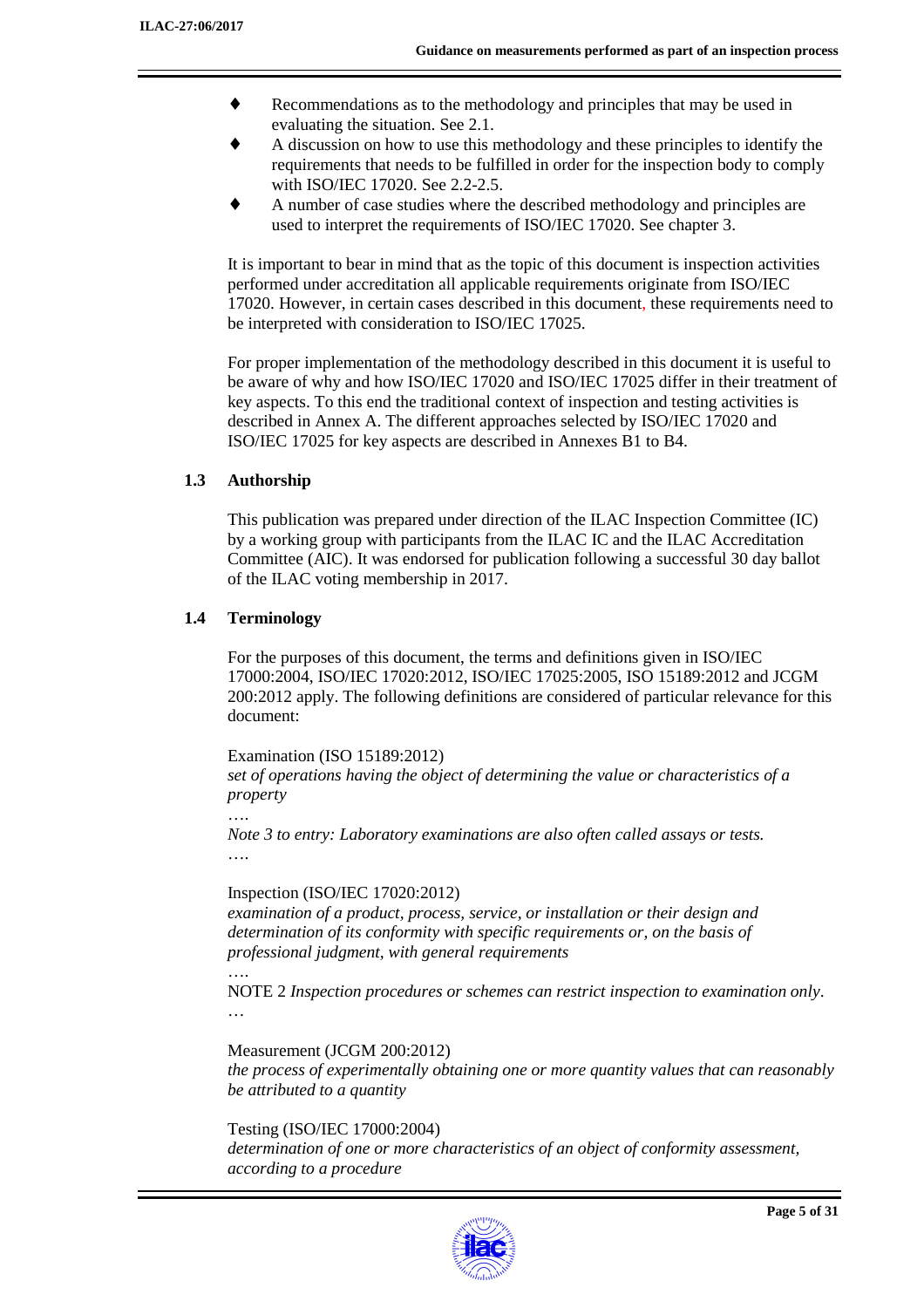# **2 METHODOLOGY**

# **2.1 Sequence of evaluation**

When considering what are the appropriate criteria to apply when assessing the performance of an inspection body it is recommended to follow the sequence described in Figure 2.1 below.



Figure 2.1. Process of determining the criteria for the performance of inspection activities.

The starting point is to define the activities included in the inspection. Having done so, the first question concerns the occurrence of activities including measurements. This question is addressed in section 2.2.

The second question concerns the case where there is an activity of the inspection which does include measurements. The issue here is if this activity is to be performed under accreditation to ISO/IEC 17025. The considerations in making this choice, and the implications, are discussed in section 2.3.

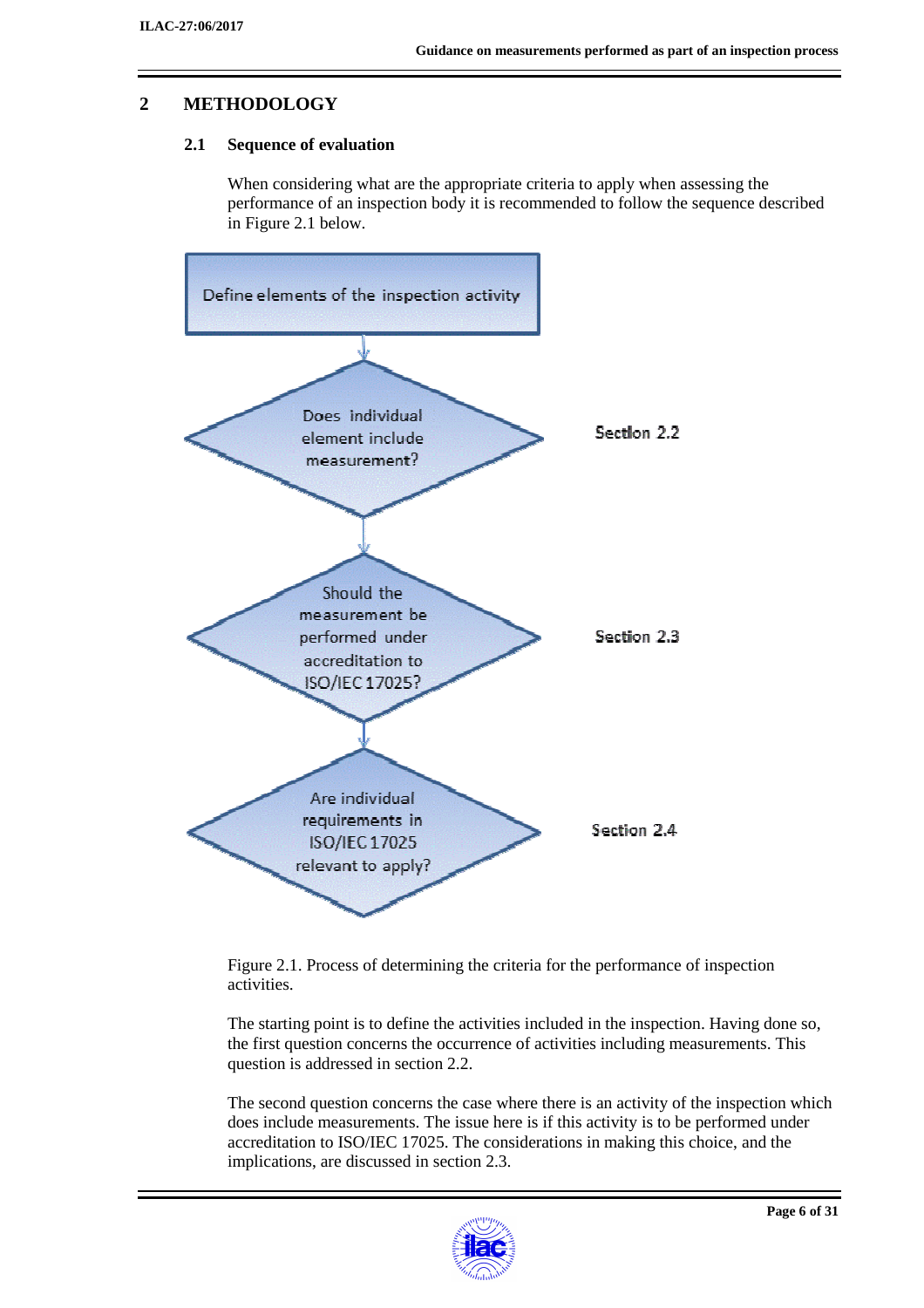The third question concerns the case where there is an activity of the inspection which does include measurements and shall be performed under accreditation to ISO/IEC 17020. The issue here is whether certain requirements in ISO/IEC 17025 should apply to the body performing the activity. The considerations in performing this evaluation, and its implications, are discussed in section 2.4. This question will need to be addressed by the conformity assessment body (CAB), and the appropriateness of the outcome of the CAB's evaluation will have to be considered in the accreditation body's (AB's) assessment of the CAB.

#### **2.2 Does individual element include measurements (Q1)?**

The topic addressed in this document is limited to measurements. If no measurements are included in the inspection there is normally no reason to refer to ISO/IEC 17025.

## **2.3 Should the measurement be performed under accreditation to ISO/IEC 17025 (Q2)?**

Typically, there may be four reasons why a CAB may wish to perform a measurement under accreditation to ISO/IEC 17025:

- The scheme owner/regulator has specified the measurement to be performed under accreditation to ISO/IEC 17025;
- The CAB may wish to use a subcontractor for carrying out the measurement;
- The CAB may wish to be able to offer the service of performing the measurement, under accreditation, in other contexts than inspection;
- The CAB may wish to highlight its capability to perform the measurement according to the requirements in ISO/IEC 17025.

If a measurement activity is performed by a subcontractor, it needs to be accredited in order to make it possible for the inspection to be considered as performed under accreditation. Refer to ILAC P15, application note 7.4.2a. If the subcontractor only performs the measurement activities required by the inspection, it needs to be accredited against ISO/IEC 17025.

If the inspection body performs the measurement activity in other contexts than as part of inspections covered by its accreditation certificate, it cannot claim accreditation for the measurement activity alone under ISO/IEC 17020.

When a measurement is performed under accreditation to ISO/IEC 17025, it is important to keep in mind that the inspection as a whole is still performed under accreditation to ISO/IEC 17020. As a consequence, the relevant requirements, including those for independence and impartiality, in ISO/IEC 17020 apply also for the performance of any measurement performed under accreditation to ISO/IEC 17025. If the measurement is performed by a subcontractor, it remains the responsibility of the inspection body to ensure that the requirements are fulfilled, see clause 6.3.4 of ISO/IEC 17020. The requirements specified in ISO/IEC 17020 for independence are typically more stringent than those specified in ISO/IEC 17025. For a detailed analysis, see Annex B1.

# **2.4 Are individual requirements in ISO/IEC 17025 relevant to apply (Q3)?**

A basic principle underlying the formulation of requirements in the 17000 series of standards for CABs is that any user of their services shall find equal confidence in the outcomes produced. In other words, the services are equally reliable. The outcome of an inspection is usually a statement of conformity with a set of defined requirements, e.g. a

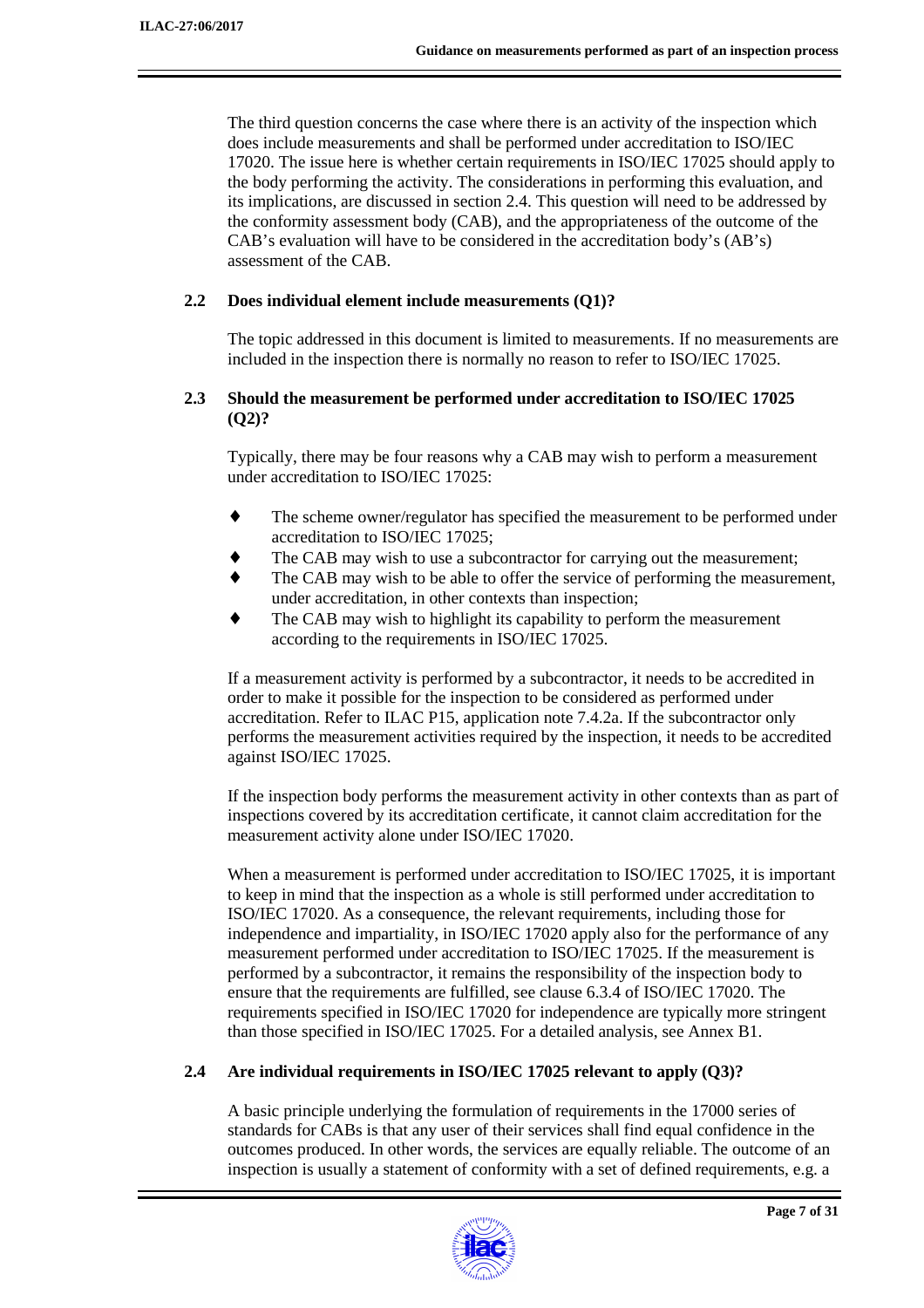regulation or a product specification. The outcome of a test is often the measured value of a quantity at a specific time.

It thereby follows that in the case of an inspection comprising a single examination which includes measurements, the set of applicable requirements is intended to be equivalent whether those measurements are performed under accreditation to ISO/IEC 17020 or under accreditation to ISO/IEC 17025. This is still the case where the inspection includes several activities, one of which includes measurements that are critical to the outcome of the inspection. However, in the case where the inspection includes several activities, one of which includes measurement activities whose accuracy or performance is not considered critical, then ISO/IEC 17020 would in effect stipulate less demanding requirements for the performance of the same activity than ISO/IEC 17025 would. This is so as the reliability of the outcome of the inspection will largely be built on the diligence displayed in the performance of other activities deemed to be of more critical importance in the particular case.

Technically, the ISO/IEC 17020 standard achieves this balancing act through two key clauses which act to provide the desired flexibility:

- When the activity is performed by the inspection body itself, clauses  $7.1.1$  to  $7.1.3$ calls for the chosen inspection method to be *adequate* for its intended purpose. Whether it is adequate may depend on its ability to produce measurements of the desired accuracy. Whether it is adequate may also depend on the reliability of the method used. A situation which may require the method to be validated.
- When the activity is performed by a subcontractor, clause  $6.3.1$  calls for providers of testing services to fulfil *relevant* requirements of ISO/IEC 17025. Which requirements in ISO/IEC 17025 that in the individual case may be considered as "relevant" depends on the criticality of the activity and the relative importance of key aspects for a valid outcome to be produced.

ISO/IEC 17020 and ISO/IEC 17025 were formulated by different WGs, do not use the same structure and differ from each other in many details. However, the key concepts underlying the standards are the same and, as noted above, the standards are intended to produce outcomes providing the same level of confidence. The large majority of aspects covered by ISO/IEC 17020 and ISO/IEC 17025 are treated similarly or are through different paths channelled to produce equivalent results. However, a comprehensive analysis of the aspects covered reveals that a few are treated in fundamentally different ways, potentially affecting the outcome to a significant extent. These key aspects are:

- Independence (Annex B1)
- Traceability of measurement results (Annex B2)
- Validation of methods (Annex B3)
- Quality assurance initiatives to ensure proper performance of methods (Annex B4)

The issue of *independence* is covered in the last paragraph of section 2.3.

The issues of *traceability of measurement results, validation of methods* and *quality assurance initiatives to ensure proper performance of methods* need to be considered separately and individually for each examination including measurements.

In determining whether the requirements in ISO/IEC 17025 for traceability of measurement results are relevant to apply, it is important to consider the different

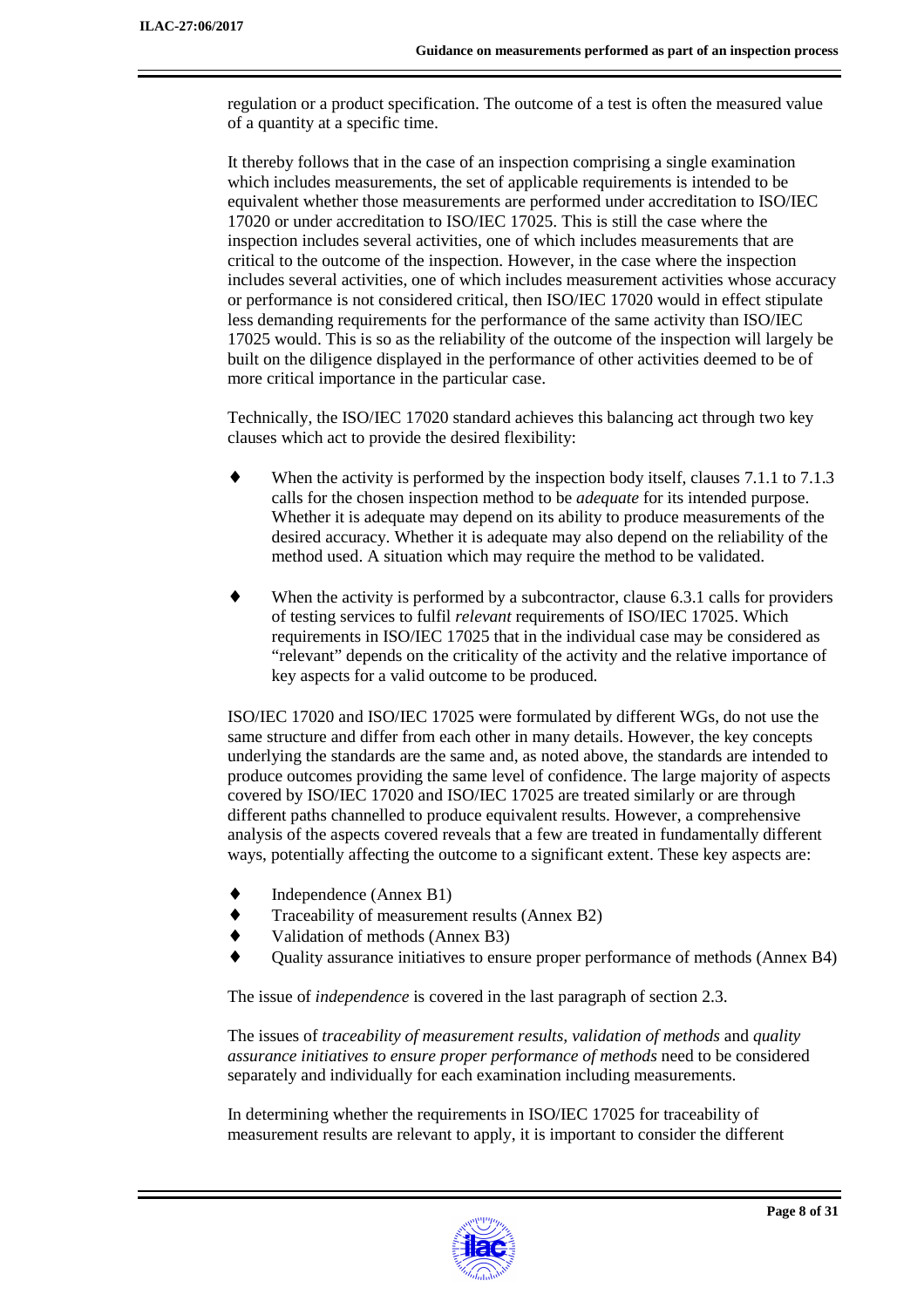approaches for this aspect chosen in ISO/IEC 17020 and ISO/IEC 17025. An analysis of these approaches is provided in Annex B2.

In determining whether the requirements in ISO/IEC 17025 for validation of methods are relevant to apply, it is important to consider the different approaches for this aspect chosen in ISO/IEC 17020 and ISO/IEC 17025. An analysis of these approaches is provided in Annex B3.

In determining whether the requirements in ISO/IEC 17025 for quality assurance initiatives to ensure proper performance of methods are relevant to apply, it is important to consider the different approaches for this aspect chosen in ISO/IEC 17020 and ISO/IEC 17025. An analysis of these approaches is provided in Annex B4. The main difference in practice being the role assigned to proficiency testing in ISO/IEC 17025.

When it has been determined that requirements in ISO/IEC 17025 apply, for the reasons outlined above, then any non-conformities identified should refer to one of the bridging clauses in ISO/IEC 17020, i.e. clauses 6.3.1 or 7.1.1-7.1.3.

In chapter 3 a set of cases is discussed to provide guidance on how to arrive at appropriate solutions.

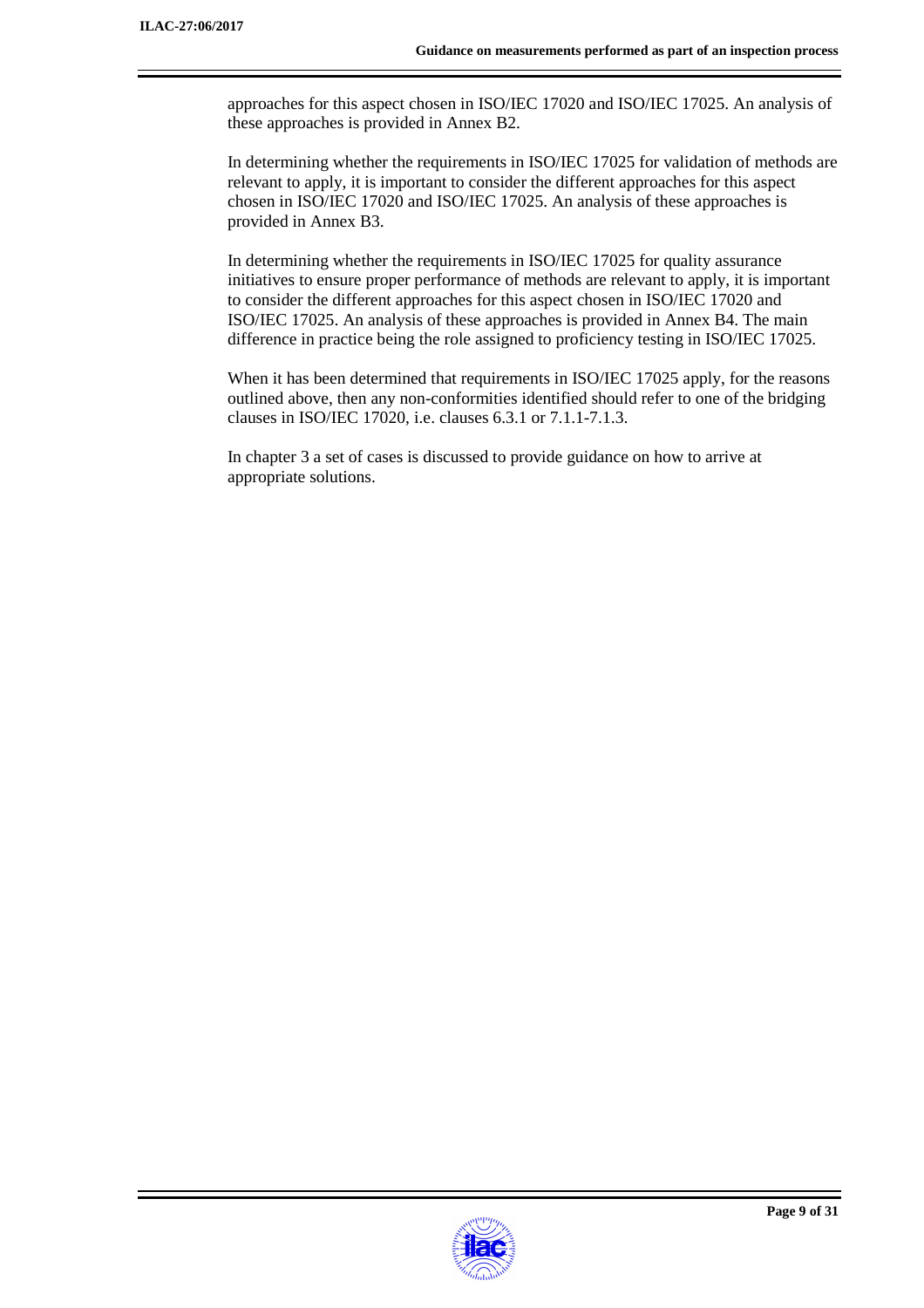# **2.5 Summary of evaluation**

The recommended approach to determine the requirements applicable in performing measurements is summarised in Figure 2.2.



Figure 2.2. Recommended approach to determine the requirements applicable in performing measurements.

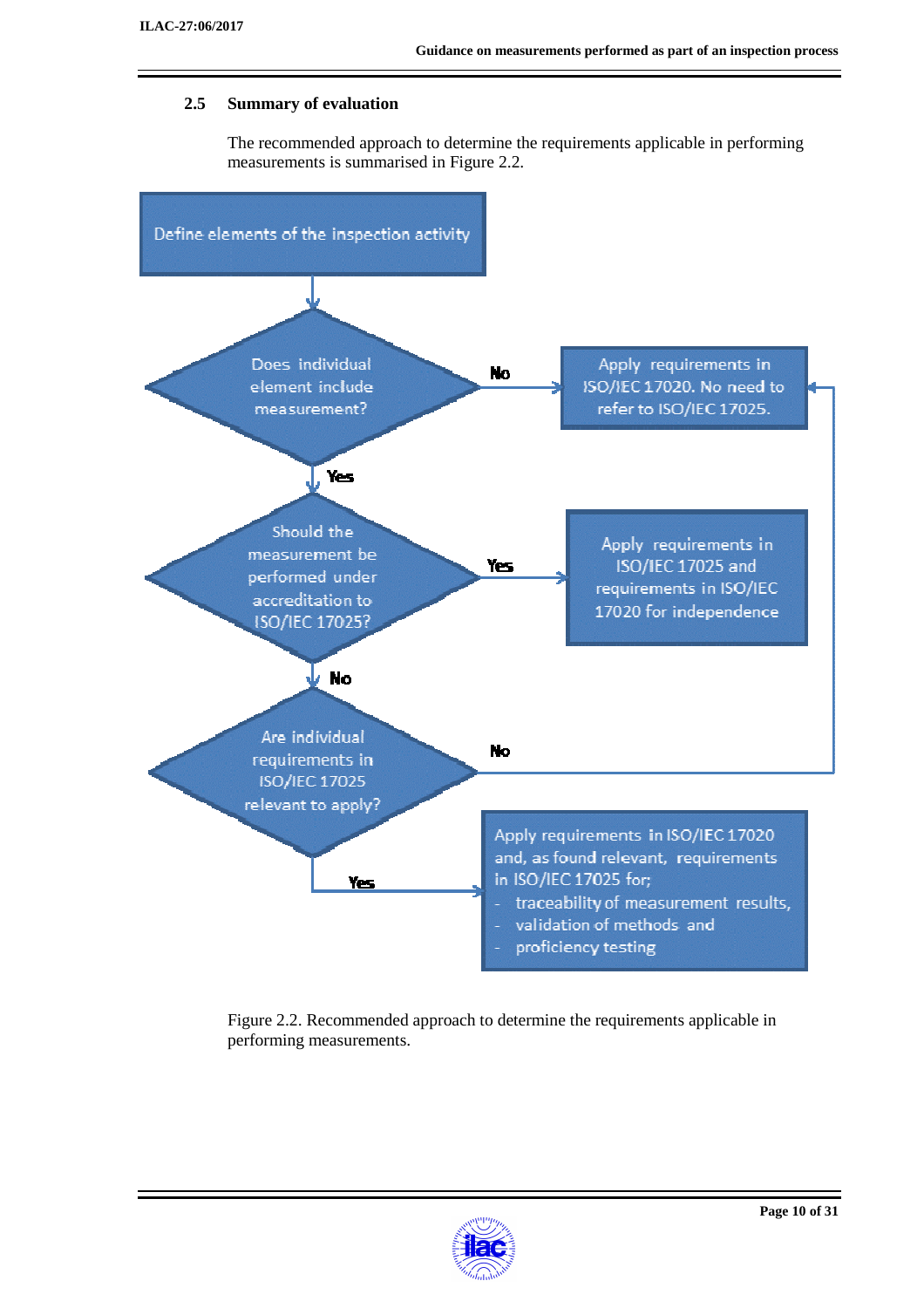# **3 CASE STUDIES**

# **3.1 General**

In this chapter typical examples of examinations are described and analysed. Each case is summed up in a recommended solution based on the limited information of the case description. In real cases more complex considerations are frequently called for, and the selected approach may therefore deviate from those provided here. The cases are provided more to exemplify a methodology than to provide absolute answers.

# **3.2 Case 1: In-service testing of brakes in vehicles**

## 3.2.1 Description of scheme

As part of a regulated scheme to inspect the in-service condition of vehicles, the performance of the brakes is examined. The car is put in motion on rollers, the inspector put the brakes on and the rolling resistance is measured. The procedure used gives instructions as to the force to be applied in the braking manoeuvre.

#### 3.2.2 Analysis and recommended solution

| <i>Issue</i>                                        | Need to consider<br>requirements in<br><b>ISO/IEC 17025?</b> | Comments                                                                                                                         |
|-----------------------------------------------------|--------------------------------------------------------------|----------------------------------------------------------------------------------------------------------------------------------|
| Metrological traceability<br>of measurement results | Yes                                                          | The measurement uncertainty<br>resulting from different practices<br>and types of equipment has been<br>found to be substantial. |
| Validation of methods                               | No                                                           | Methodology described in detail<br>by the regulator                                                                              |
| <b>Quality assurance</b><br>initiatives             | No                                                           |                                                                                                                                  |

Note that in this case traceability is considered a critical factor despite the fact that a high level of accuracy is not required. But even though the requirement is low it has been established that the level achieved in practice is often even lower.

#### **3.3 Case 2: In-service examination of structural components of vehicles**

#### 3.3.1 Description of scheme

As part of a regulated scheme to inspect the in-service condition of vehicles the structural integrity of the vehicle is examined. The examination includes visual inspection and hitting the car at selected points with a hammer. Different sizes of hammers, having one sharp and one obtuse end, are used in different cases. The extent and location of corrosion and damages are weighed to arrive at a balanced conclusion.

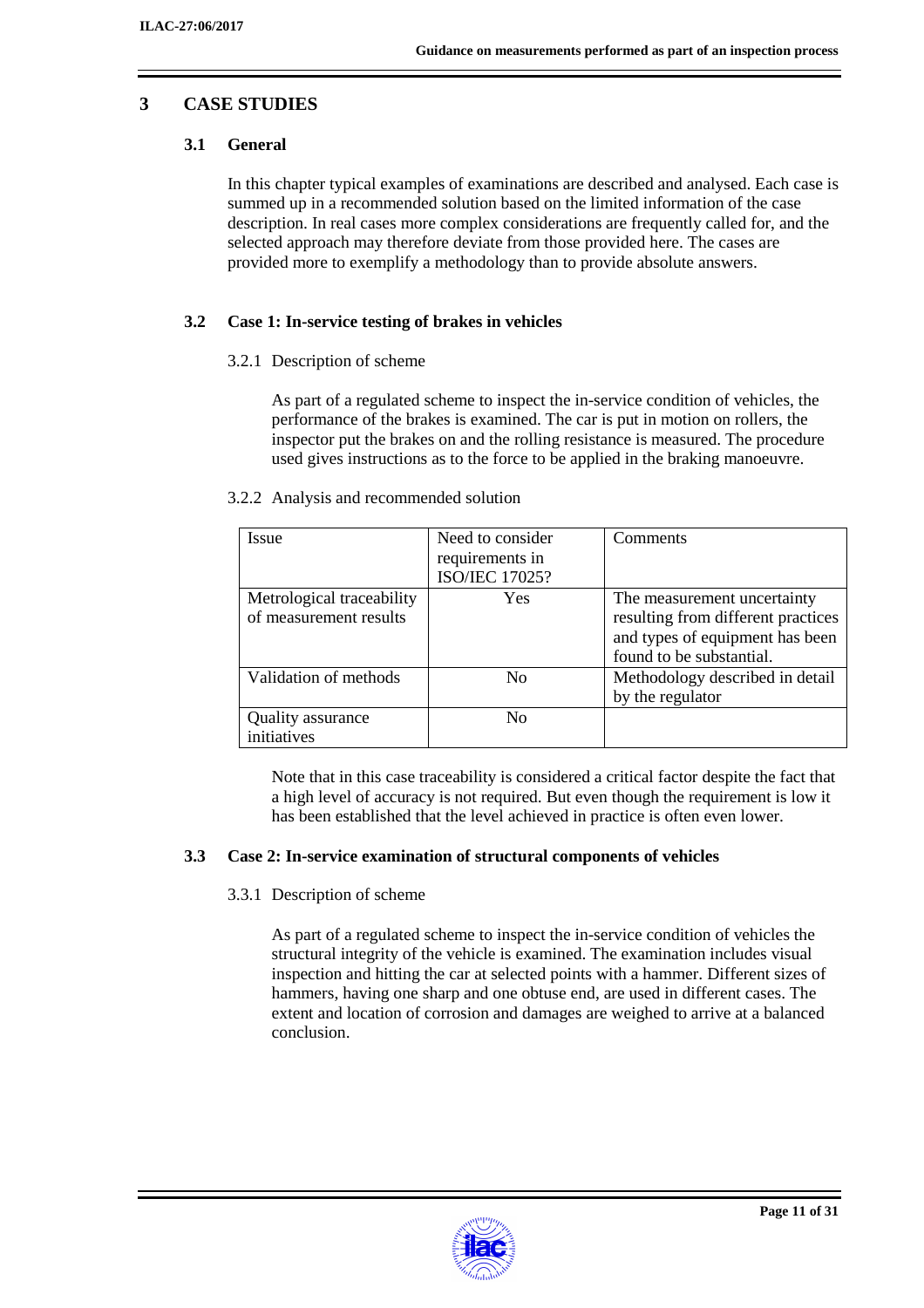3.3.2 Analysis and recommended solution

| <b>Issue</b>                                        | Need to consider<br>requirements in<br>ISO/IEC 17025? | Comments                                                                                                                                 |
|-----------------------------------------------------|-------------------------------------------------------|------------------------------------------------------------------------------------------------------------------------------------------|
| Metrological traceability<br>of measurement results | N <sub>0</sub>                                        | Even though area and depth of<br>corrosion is an important factor,<br>professional judgement is more<br>important than numerical figures |
| Validation of methods                               | N <sub>0</sub>                                        | Examination process is subject<br>to modifications due to the<br>status and design of the<br>structural components                       |
| Quality assurance<br>initiatives                    | N <sub>0</sub>                                        | Monitoring would be the<br>preferred method for evaluation<br>of validity                                                                |

This is an example where it is not obvious whether measurements are performed or not. In such cases it usually turns out that requirements in ISO/IEC 17025 do not apply.

#### **3.4 Case 3: Leak testing of non-pressurised liquid-filled systems**

#### 3.4.1 Description of scheme

As part of a regulated scheme to inspect the in-service condition of equipment for heating and cooling containing Freon gases, the leak tightness of the liquid containing system is checked. The system is put under pressure and a pressure gauge is used to verify that an adequate level of pressure has been applied.

#### 3.4.2 Analysis and recommended solution

| <b>Issue</b>                                        | Need to consider<br>requirements in<br>ISO/IEC 17025? | Comments                                                                      |
|-----------------------------------------------------|-------------------------------------------------------|-------------------------------------------------------------------------------|
| Metrological traceability<br>of measurement results | N <sub>0</sub>                                        | Equipment status the primary<br>variable source of<br>measurement uncertainty |
| Validation of methods                               | No                                                    | Methodology well known<br>and not complex                                     |
| <b>Quality assurance</b><br>initiatives             | N <sub>0</sub>                                        | Monitoring would be the<br>preferred method for<br>evaluation of validity     |

The examination is well covered under the framework of ISO/IEC 17020.

# **3.5 Case 4: Pressure testing of valves in pressurised systems**

# 3.5.1. Description of scheme

As part of a regulated scheme to inspect the in-service condition of pressurised systems the release pressure of safety valves is measured.

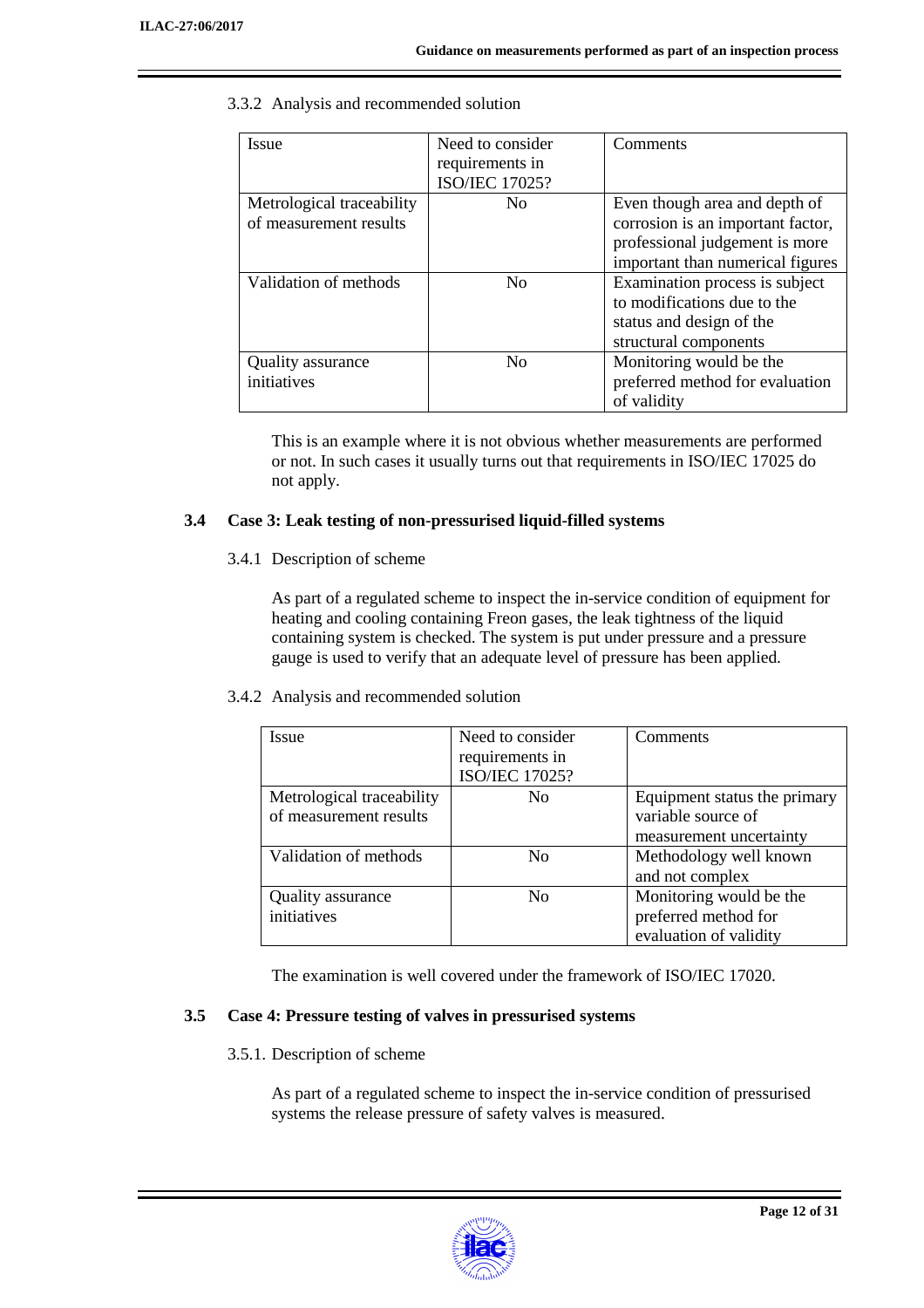3.5.2 Analysis and recommended solution

| <i>Issue</i>                                        | Need to consider<br>requirements in<br>ISO/IEC 17025? | Comments                                                                                                         |
|-----------------------------------------------------|-------------------------------------------------------|------------------------------------------------------------------------------------------------------------------|
| Metrological traceability<br>of measurement results | Yes                                                   | Pressure release at set limit<br>critical.                                                                       |
| Validation of methods                               | No, but $\dots$                                       | Instructions and training may<br>need to account for how<br>system configurations affects<br>examination set-up. |
| Quality assurance<br>initiatives                    | N <sub>0</sub>                                        | Monitoring would be the<br>preferred method for<br>evaluation of validity.                                       |

## **3.6 Case 5: Magnetic particle inspection of welded joints in steel structures**

3.6.1 Description of scheme

As part of a regulated inspection scheme for in-service inspection of offshore steel structures, selected welded joints are subject to magnetic particle inspection in order to detect crack indications. Scaffolding is erected and the joints are sandblasted to expose a clean steel surface. The geometry of the joints exhibits large variations, the location of the joints may be physically demanding to access and the environmental conditions may be less than ideal.

3.6.2 Analysis and recommended solution

| Issue                                               | Need to consider                  | Comments                                                                                                                                                                                                                                                                       |
|-----------------------------------------------------|-----------------------------------|--------------------------------------------------------------------------------------------------------------------------------------------------------------------------------------------------------------------------------------------------------------------------------|
|                                                     | requirements in<br>ISO/IEC 17025? |                                                                                                                                                                                                                                                                                |
| Metrological traceability<br>of measurement results | No                                | Recognised as a qualitative<br>test, although dimensional<br>measurements may be<br>performed. The actual<br>detection of crack indications<br>is more critical than the exact                                                                                                 |
|                                                     |                                   | dimensions of the indication.                                                                                                                                                                                                                                                  |
| Validation of methods                               | Yes, but $\dots$                  | Method choice subject to<br>variations in joint<br>configuration. Evaluation of<br>measurement uncertainty and<br>determination of detection<br>limit are difficult to perform.                                                                                                |
| Quality assurance<br>initiatives                    | No, but                           | Certification of CAB<br>personnel may be required.<br>However, depending on the<br>extent and type of practical<br>examinations included in the<br>certification scheme,<br>substituting elements of<br>monitoring for proficiency<br>testing activities may be<br>considered. |

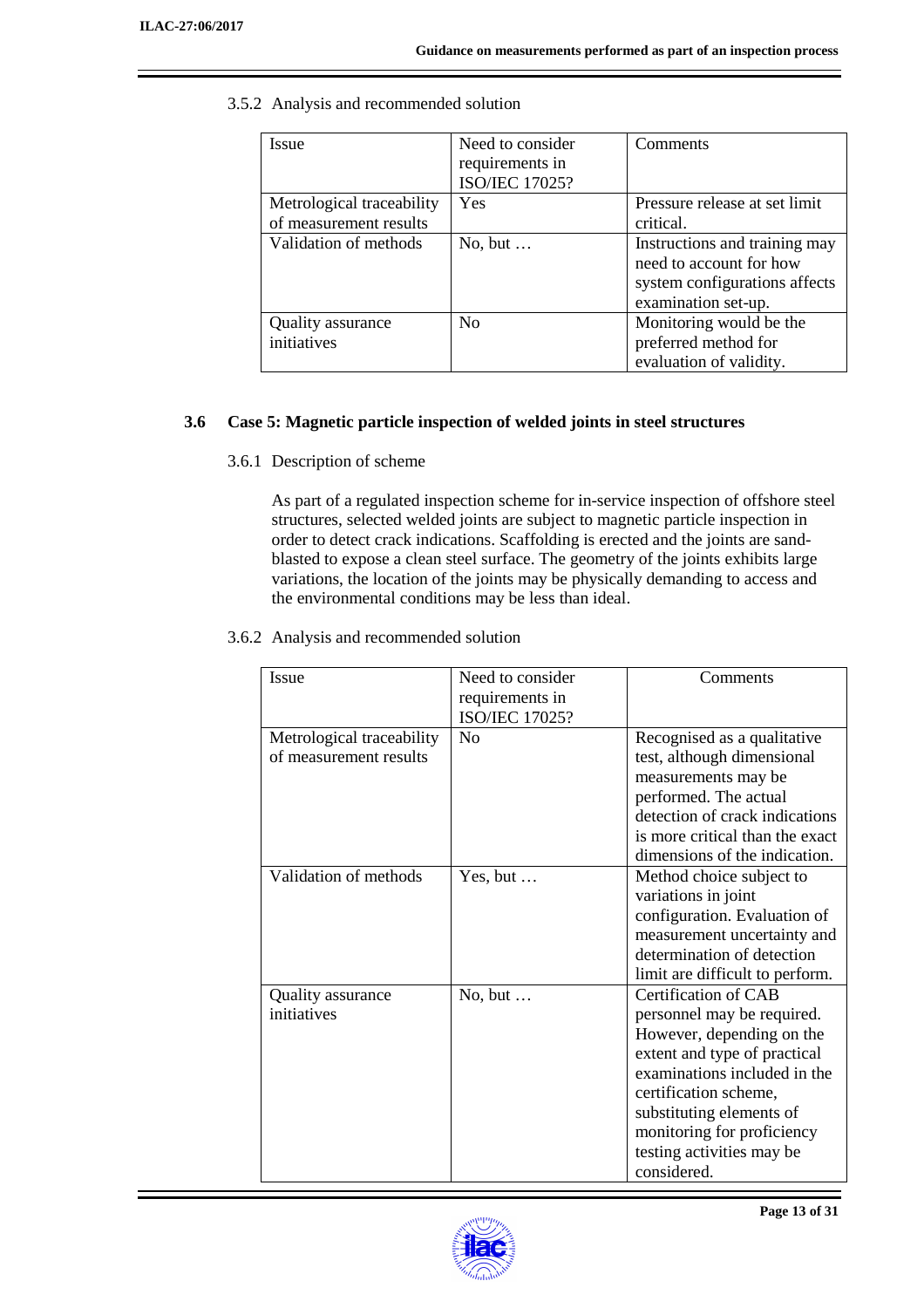#### **3.7 Case 6: Ultrasonic inspection of pressure containing structures**

#### 3.7.1 Description of scheme

As part of a regulated scheme for in-service inspection of pressure containing vessels, ultrasonic testing is carried out on critical sections. Often ultrasonic testing is performed as the first step to find defects and determining their size, location and type. The inspection conclusion may be based also on other examinations.

#### 3.7.2 Analysis and recommended solution

| Issue                     | Need to consider | Comments                        |
|---------------------------|------------------|---------------------------------|
|                           | requirements in  |                                 |
|                           | ISO/IEC 17025?   |                                 |
| Metrological traceability | Yes              | The identification and          |
| of measurement results    |                  | determination of minute         |
|                           |                  | defects may be of critical      |
|                           |                  | importance.                     |
| Validation of methods     | Yes              | Each area/item requires         |
|                           |                  | special considerations as to    |
|                           |                  | choice of equipment and         |
|                           |                  | methodology.                    |
| Quality assurance         | No, but $\dots$  | Where such programs are         |
| initiatives               |                  | available, the participation in |
|                           |                  | proficiency testing programs    |
|                           |                  | is recommended.                 |
|                           |                  | However, monitoring is          |
|                           |                  | essential to ensure individual  |
|                           |                  | inspector competence. Note      |
|                           |                  | that certification of CAB       |
|                           |                  | personnel may be required.      |
|                           |                  | The extent and type of          |
|                           |                  | practical examinations          |
|                           |                  | included in the certification   |
|                           |                  | scheme should be considered     |
|                           |                  | when defining the required      |
|                           |                  | extent and character of         |
|                           |                  | monitoring activities.          |

# **3.8 Case 7: Kinetic Energy and Door Pressure of Elevator Doors**

#### 3.8.1 Description of scheme

The majority of incidents and accidents on passenger lifts/elevators are door related. To minimize the risk of injuries, EN81-1 specifies that the kinetic energy of the closing lift/elevator doors shall not exceed 10 Joules and the door pressure shall not exceed 150 Newton. In many economies, regulations are in force which refer to this or similar standards. To determine compliance with the standard two tests are carried out with a prescribed calibrated door pressure tool, which is hand held in the closing path of the closing lift/elevator door. The first test is to be carried out at 500 mm from the fully closed position of the closing lift/elevator doors to determine the kinetic energy and the second test at 180 mm from the fully closed position to determine the door pressure. These tests are done immediately

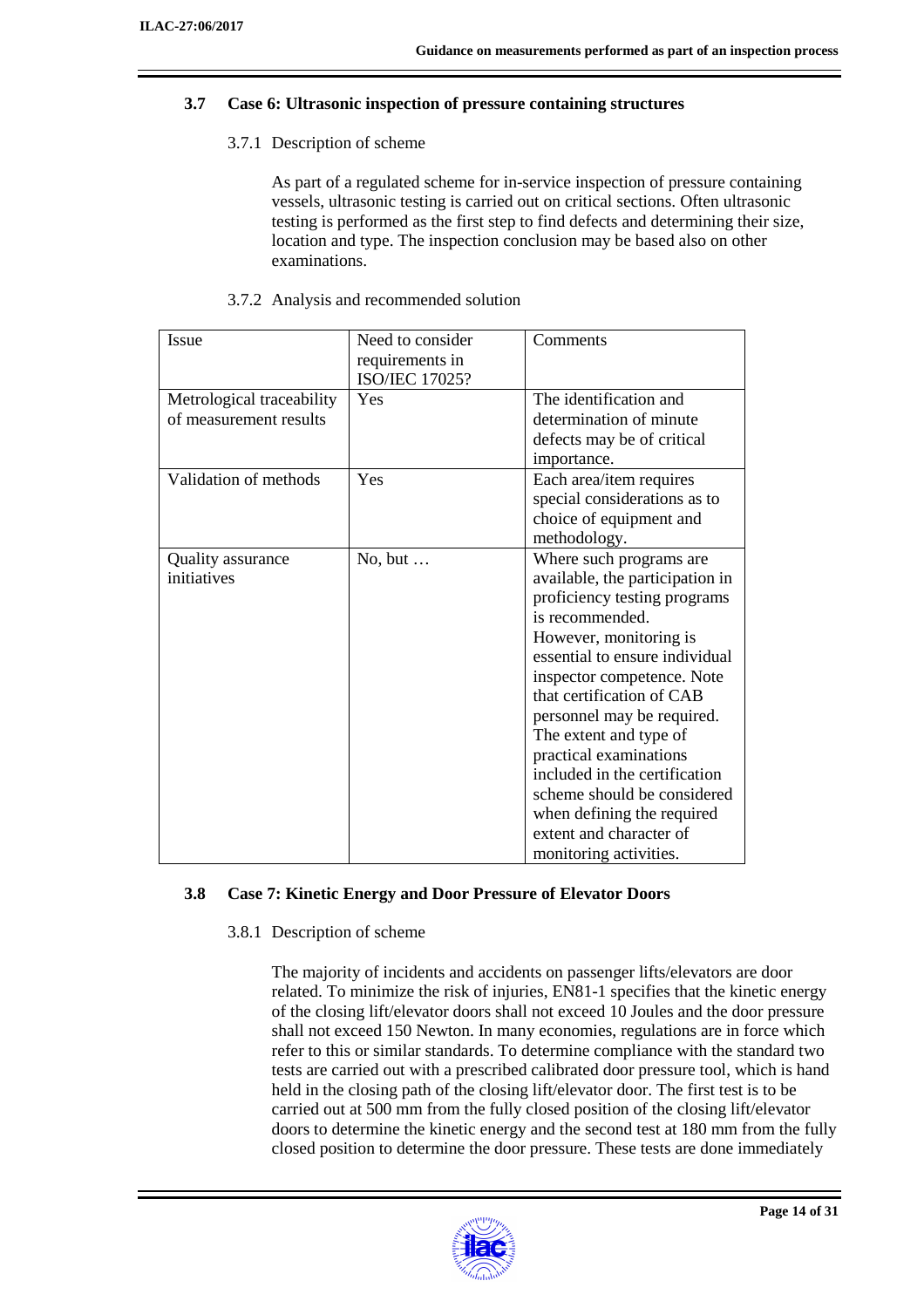after each other on the same landing floor and both readings are taken directly from the door pressure tool.

3.8.2 Analysis and recommended solution

| <b>Issue</b>                                        | Need to consider<br>requirements in<br>ISO/IEC 17025? | Comments                                                                                                                                                          |
|-----------------------------------------------------|-------------------------------------------------------|-------------------------------------------------------------------------------------------------------------------------------------------------------------------|
| Metrological traceability<br>of measurement results | Yes                                                   | Metrological traceability is<br>essential.                                                                                                                        |
| Validation of methods                               | No                                                    | Assuming all elevators are<br>inspected against a national or<br>international standard or against<br>regulations, validation is not an<br>essential requirement. |
| Quality assurance<br>initiatives                    | N <sub>0</sub>                                        | Monitoring would be the<br>preferred method for evaluation<br>of validity.                                                                                        |

# **3.9 Case 8: Pathology test and examinations of body tissues and fluids as part of autopsy**

3.9.1 Description of scheme

Pathology tests and examinations form part of a voluntary inspection scheme for the determination of cause of death (autopsy). Autopsies will involve the examination of the body including organs, tissues and fluids in situ and will also involve the taking of samples and analysis either within the mortuary service or in a separate medical laboratory. Some measurements may also be taken in situ such as length or pH. Examinations will involve taking samples, preparing samples, examining the samples (e.g. by microscopy) and comparing the observations with reference samples with known characteristics to arrive at conclusions supporting the overall determination of cause of death. The requirements of ISO 15189 also need to be considered for any pathology related tests and examinations.

3.9.2 Analysis and recommended solution

| Issue                                   | Need to consider     | Comments                                                                                                                                                                                                                                                                                 |
|-----------------------------------------|----------------------|------------------------------------------------------------------------------------------------------------------------------------------------------------------------------------------------------------------------------------------------------------------------------------------|
|                                         | requirements in      |                                                                                                                                                                                                                                                                                          |
|                                         | <b>ISO/IEC 17025</b> |                                                                                                                                                                                                                                                                                          |
|                                         | (and/or ISO 15189)?  |                                                                                                                                                                                                                                                                                          |
| Metrological traceability               | Yes                  |                                                                                                                                                                                                                                                                                          |
| of measurement results                  |                      |                                                                                                                                                                                                                                                                                          |
| Validation of methods                   | Yes                  |                                                                                                                                                                                                                                                                                          |
| <b>Quality assurance</b><br>initiatives | Yes                  | Comparing results from<br>multiple sources considered<br>to be the best means both to<br>detect non-conforming<br>evaluations and to harmonise<br>best practices. If PT<br>programs are not available<br>then monitoring would be the<br>preferred method for<br>evaluation of validity. |

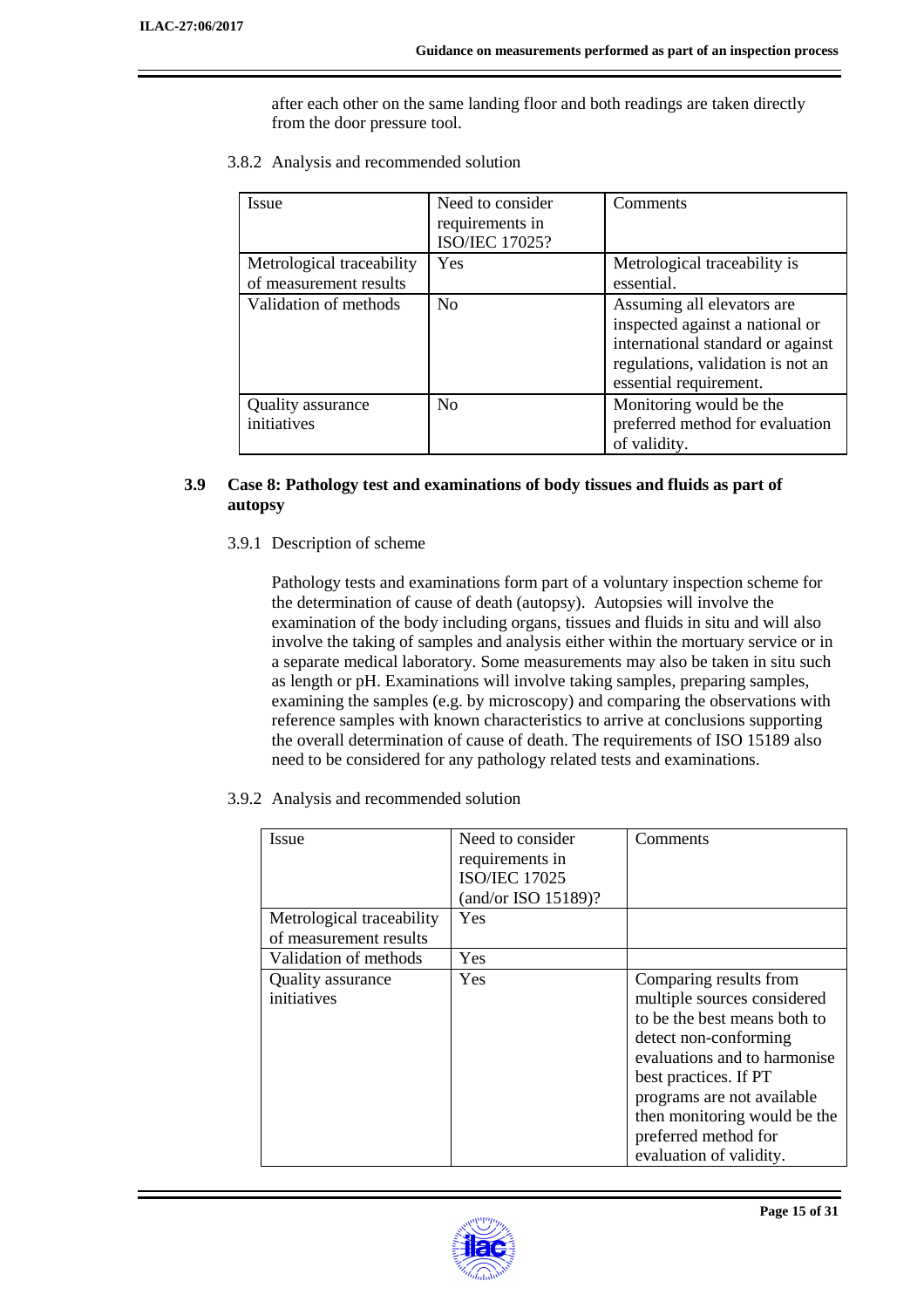#### **3.10 Case 9: Examination of current dependency of electricity meter**

#### 3.10.1 Description of scheme

As part of a regulated scheme for in-service inspection of electricity meters, the current dependency of the meter is examined. The measurement uncertainty of the electricity meter shall be below a specified level at different levels of current.

It is important to point out that this Case refers to in-service inspection of electricity meters, not to legal metrology verification of electricity meters on a testing bench. Electricity regulations often call for in-service inspection as part of a maintenance program. Those inspections do not require the disassembling of electricity meters, but it requires the performance of on-site testing. The inspection is carried out by means of an injection test device connected to the line before the electricity meter.

In many economies inspection bodies tend to be type C, as in-service inspection is sometimes carried out by electricity distribution companies.

3.10.2 Analysis and recommended solution

| <b>Issue</b>                                        | Need to consider<br>requirements in<br>ISO/IEC 17025? | Comments                                                                                                                                                                            |
|-----------------------------------------------------|-------------------------------------------------------|-------------------------------------------------------------------------------------------------------------------------------------------------------------------------------------|
| Metrological traceability<br>of measurement results | Yes                                                   | Measurement<br>uncertainty is critical,<br>as the regulator<br>requires the electricity<br>meter to have a<br>specified level of<br>precision depending<br>on the level of current. |
| Validation of methods                               | N <sub>0</sub>                                        | Methodology specified<br>in detail by regulator                                                                                                                                     |
| Quality assurance<br>initiatives                    | N <sub>0</sub>                                        | Monitoring would be<br>the most practical tool<br>to check out<br>inspectors' ability and<br>dexterity to carry out<br>the measurements.                                            |

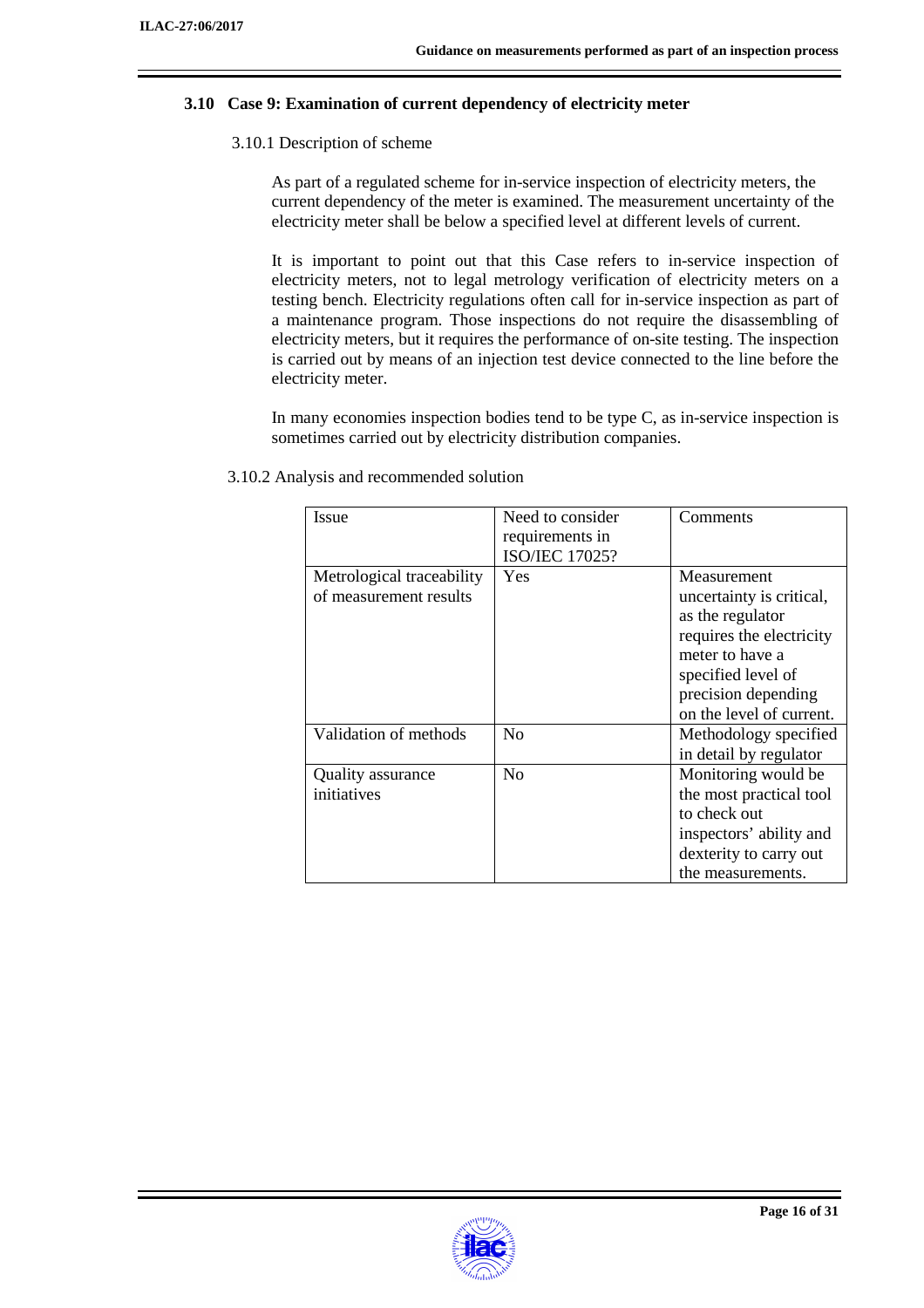# **4 REFERENCES**

ISO 15189:2012 *Medical laboratories – Requirements for Quality and Competence* 

ISO/IEC 17000:2005 *Conformity assessment – Vocabulary and general principles*

ISO/IEC 17011:2005 *Conformity assessment – General requirements for accreditation bodies accrediting conformity assessment bodies*

ISO/IEC 17020:2012 *Conformity assessment – Requirements for the operation of various types of bodies performing inspection*

ISO/IEC 17025:2005 *General requirements for the competence of testing and calibration laboratories*

ILAC P9:06/2014 *ILAC Policy for Participation in Proficiency Testing Activities*

ILAC P10:01/2013 *ILAC Policy on the Traceability of Measurement Results*

ILAC P15:07/2016 *Application of ISO/IEC 17020:2012 for the Accreditation of Inspection Bodies* 

EA-3/04 G:2001 *Use of proficiency testing as a tool for accreditation in testing.* 

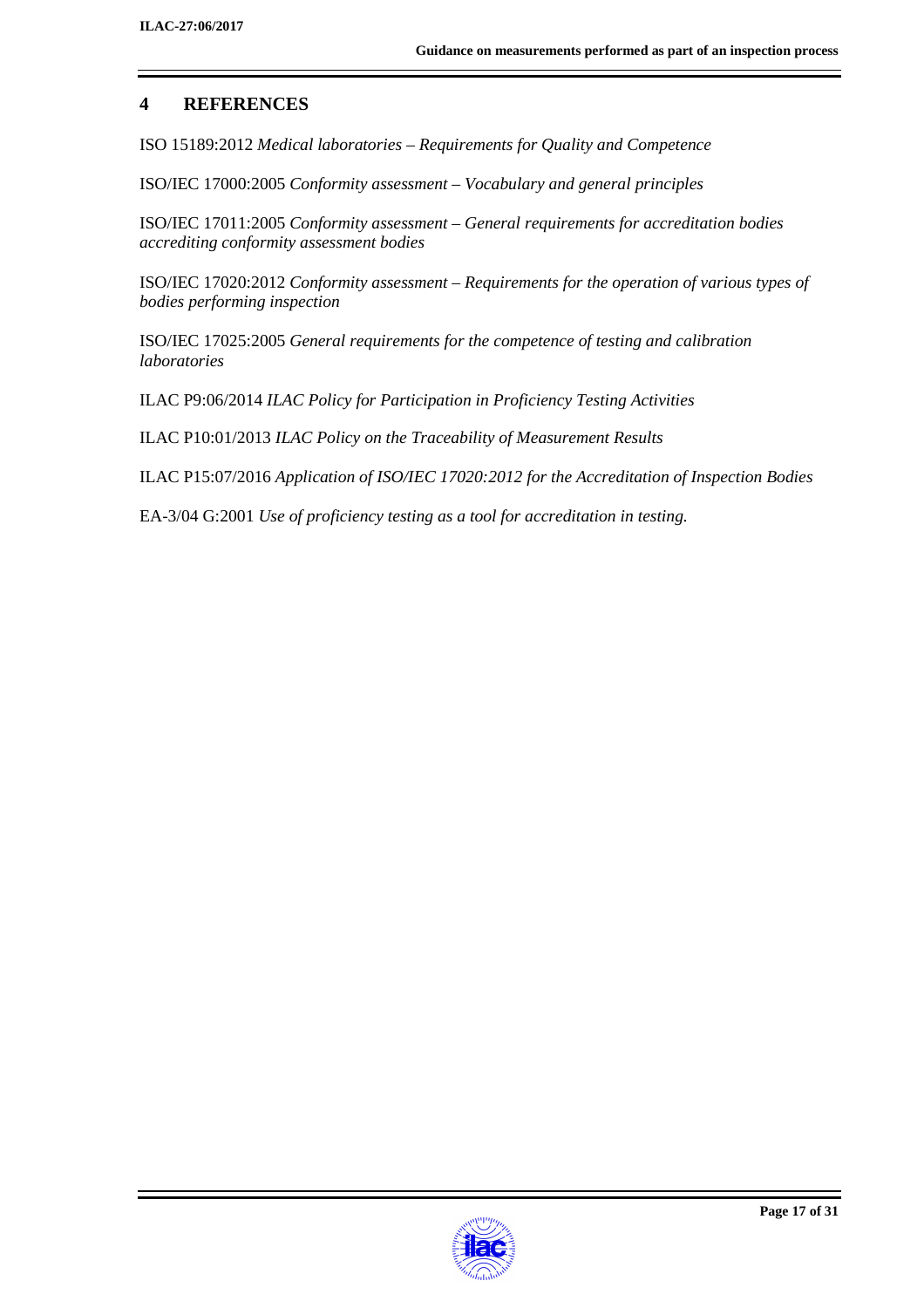# **ANNEX A: TRADITIONAL CONTEXT OF EXAMINATION AND TESTING ACTIVITIES**

Although the definitions for inspection in ISO/IEC 17020 and for testing in ISO/IEC 17000 do to some extent overlap, the context of examination and testing activities has traditionally differed. The table presented below tries to describe the context by means of quantifying to which extent certain types of activities have traditionally been chosen to be considered as examination and which have traditionally been chosen to be considered as testing activities<sup>1</sup>.

| Activity              | Object of conformity | ISO/IEC 17020 - | ISO/IEC 17025 - |
|-----------------------|----------------------|-----------------|-----------------|
|                       | assessment is        | Examination     | Testing         |
| performed on-site     |                      | $+++++$         | $+$             |
| performed at premises |                      | $+$             | $+++++$         |
| of CAB                |                      |                 |                 |
| performed as part of  |                      | $++$            | $+++++$         |
| type approval         |                      |                 |                 |
| performed as part of  |                      | $++$            | $+++++$         |
| product certification |                      |                 |                 |
| scheme                |                      |                 |                 |
| performed as part of  |                      | $+++$           | $++$            |
| design examination    |                      |                 |                 |
|                       | gas/liquid           | $^{+}$          | $+++++$         |
|                       | material             | $++$            | $+++$           |
|                       | well defined item    | $++$            | $+++++$         |
|                       | complex item         | $+++++$         | $++$            |
|                       | installation         | $++++$          | $+$             |
|                       | service              | $+++++$         | $+$             |
|                       | process              | $++++$          | $+$             |

Seldom

 $++++$  Often

Table 5.1. Traditional extent of use of examinations and tests for different applications.

The context described in Table 5.1 has to a significant extent provided the background for formulating the requirements in ISO/IEC 17020 and ISO/IEC 17025. In Annexes B1 to B4 the resulting differences in requirements are analysed in more detail. In these annexes the relationships between these differences in requirements and the traditional context of examinations and tests as displayed in the above table are discussed.

1 Note that the number of plusses shown in the table is not derived from any statistical study of actual international practices. It is only an approximation based on the collective judgment of the WG which formulated this guidance document. Also note that, for the purpose of this guidance document, the trueness of the plusses is less important than the trueness of the presumption that they reflect the mind-set of the authors of the current versions of ISO/IEC 17020 and ISO/IEC 17025, of which several were members of the WG which formulated this guidance document.

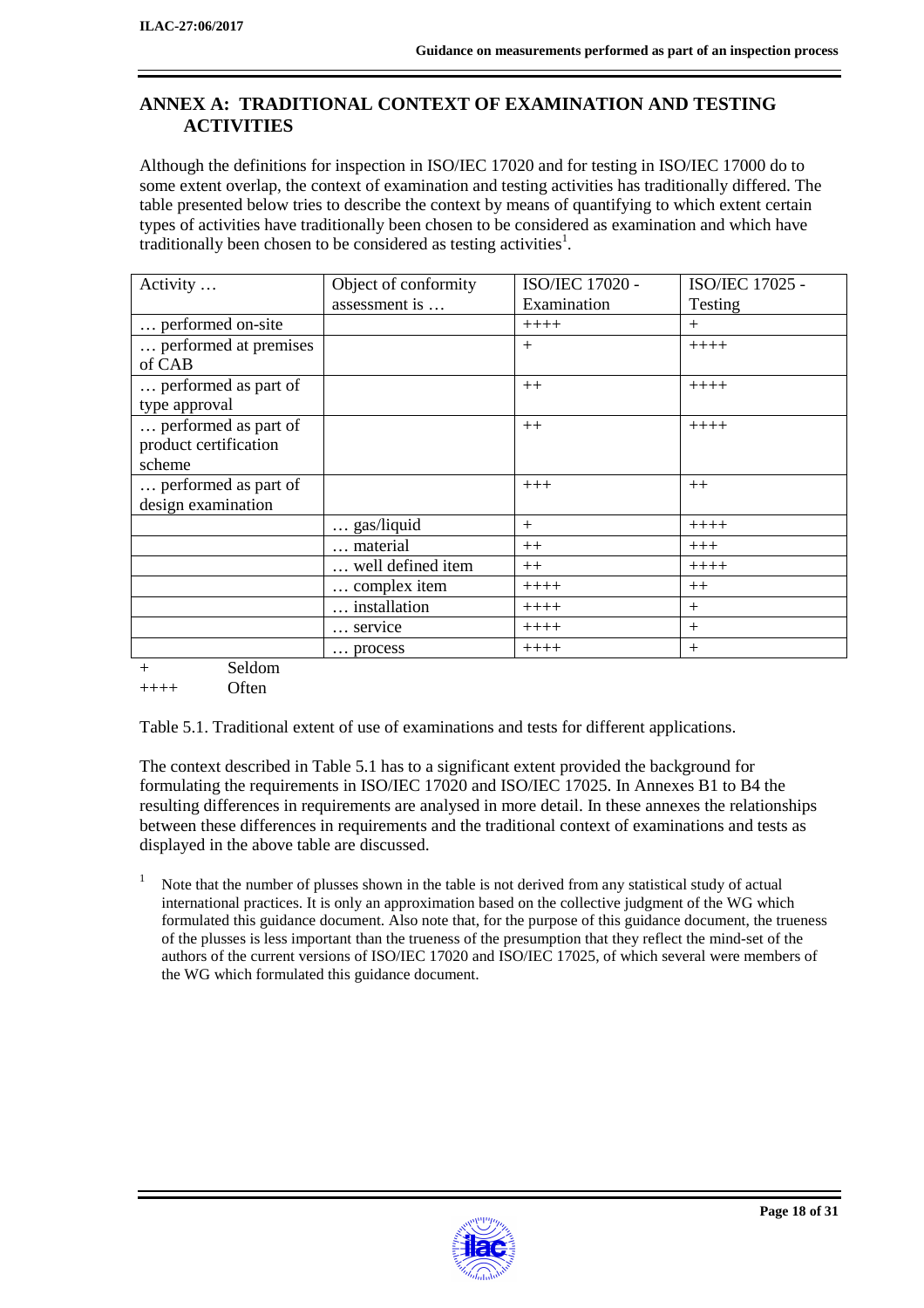# **ANNEX B1: INDEPENDENCE**

## **B1.1 Context**

The issue of independence is more central in the inspection context than in the testing context. One reason is that inspection often includes a decision. This decision may have substantial economic implications for the owner of the inspected object, as well as for other relevant stakeholders. Testing activities as envisaged in ISO/IEC 17025 does not include a decision stage. Another reason is that the inspector follows trails of investigation where each observation may affect the selection of the next step of the investigation. Such a process is more susceptible to bias than testing per a specific method. However, it should be borne in mind that in practise there may exist important inducements for interested parties to obtain certain outcomes also from testing activities, e.g. measurements may be performed in order to control that emissions from a plant are within permitted levels.

The issues-of-independence can be split up in two:

- Independence of the CAB, and
- Independence of CAB personnel.

## **B1.2 Independence of CAB**

Considering first the independence of the inspection body, ISO/IEC 17020 calls for inspection bodies to be categorized as belonging to one of three types of independence; types A, B and C.

According to Annex A.2 type B inspection bodies type B shall;

- *… not engage in any activities that may conflict with its independence of judgment and integrity in relation to its inspection activities. In particular, it shall not be engaged in the design, manufacture, supply, installation, use or maintenance of the items inspected.* 

According to Annex A.1 type A inspection bodies shall meet the requirements of the bullet point for inspection bodies type B above. In addition, it is stated that;

- The inspection body shall be independent of the parties involved.
- *An inspection body shall not be a part of a legal entity that is engaged in design, manufacture, supply, installation, purchase, ownership, use or maintenance of the items inspected.*
- *The inspection body shall not be linked to a separate legal entity engaged in the design, manufacture, supply, installation, purchase, ownership, use or maintenance of the items inspected by the following:* 
	- common ownership, except where the owners have no ability to influence the *outcome of an inspection;*
	- common ownership appointees on the boards or equivalent of the organizations, *except where these have functions that have no influence on the outcome of an inspection;*
	- directly reporting to the same higher level of management, except where this *cannot influence the outcome of an inspection;*
	- contractual commitments, or other means that may have an ability to influence the *outcome of an inspection.*

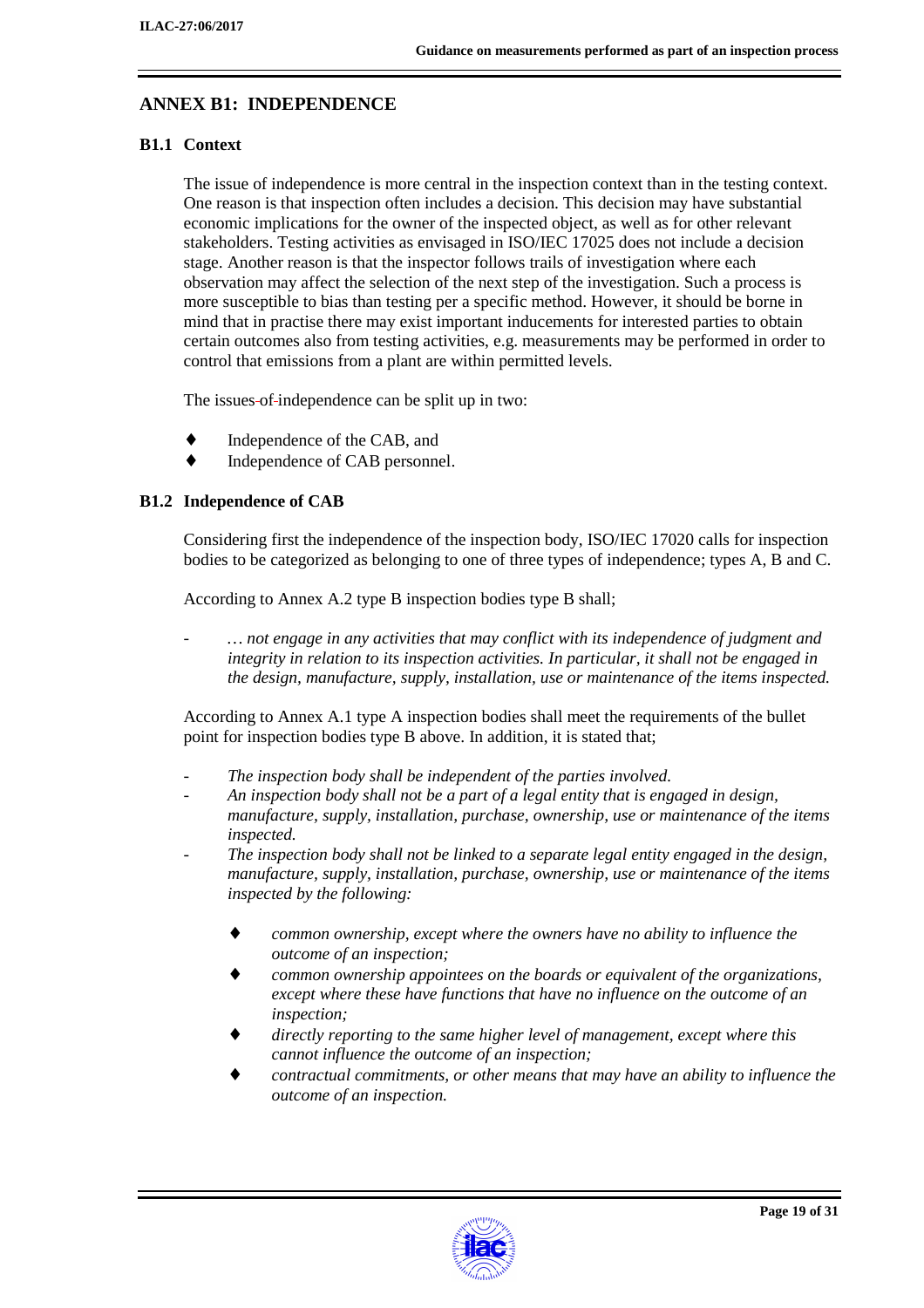According to Annex A.3 type C inspection bodies shall;

- *provide safeguards within the organization to ensure adequate segregation of responsibilities and accountabilities between inspection and other activities* 

In clause 4.1.5d of ISO/IEC 17025 it is said that:

- *The laboratory shall have policies and procedures to avoid involvement in any activities that would diminish confidence in its competence, impartiality, judgment or operational integrity.* 

Thus, ISO/IEC 17025 is content with policies and procedures, not requiring organizational safeguards. In addition, in a note to clause 4.1.4 it is said that:

- *Where a laboratory is part of a larger organization, the organizational arrangements should be such that departments having conflicting interests, such as production, commercial marketing or financing do not adversely influence the laboratory's compliance with the requirements of this International Standard.* 

However, as this text is provided in a note it is not normative.

#### **B1.3 Independence of CAB personnel**

For personnel of inspection bodies type C it is stated in Annex A.3 that;

- *The design/manufacture/supply/installation/servicing/maintenance and the inspection of the same item … shall not be undertaken by the same person. An exception to this is where a regulatory requirement explicitly allows an individual person … to undertake both the design/manufacture/supply/installation/servicing/maintenance and the inspection of the same item, as long as this exception does not compromise the inspection results.* 

According to Annex A.2 inspection bodies type B shall;

- *Establish a clear separation of the responsibilities of the inspection personnel from those of the personnel employed in the other functions by organizational identification and the reporting methods of the inspection body within the parent organization.* 

According to Annex A.1 personnel of inspection bodies type A shall;

- *Not engage in any activities that may conflict with their independence of judgment and integrity in relation to their inspection activities. In particular, they shall not be engaged in the design, manufacture, supply, installation, purchase, ownership, use or maintenance of the items inspected.* 

In addition to what is referred to in clause 4.1.5d of ISO/IEC 17025, see B1.2 above, the topic of independence also surfaces in clause 4.1.4. There it is stated that;

- *If the laboratory is part of an organization performing activities other than testing and/or calibration, the responsibilities of key personnel in the organization that have an involvement or influence on the testing and/or calibration activities of the laboratory shall be defined in order to identify potential conflicts of interest.* 

Thus, measures shall be taken with the aim of revealing conflicts of interest. The requirement to take action is contained in clause 4.1.5d.

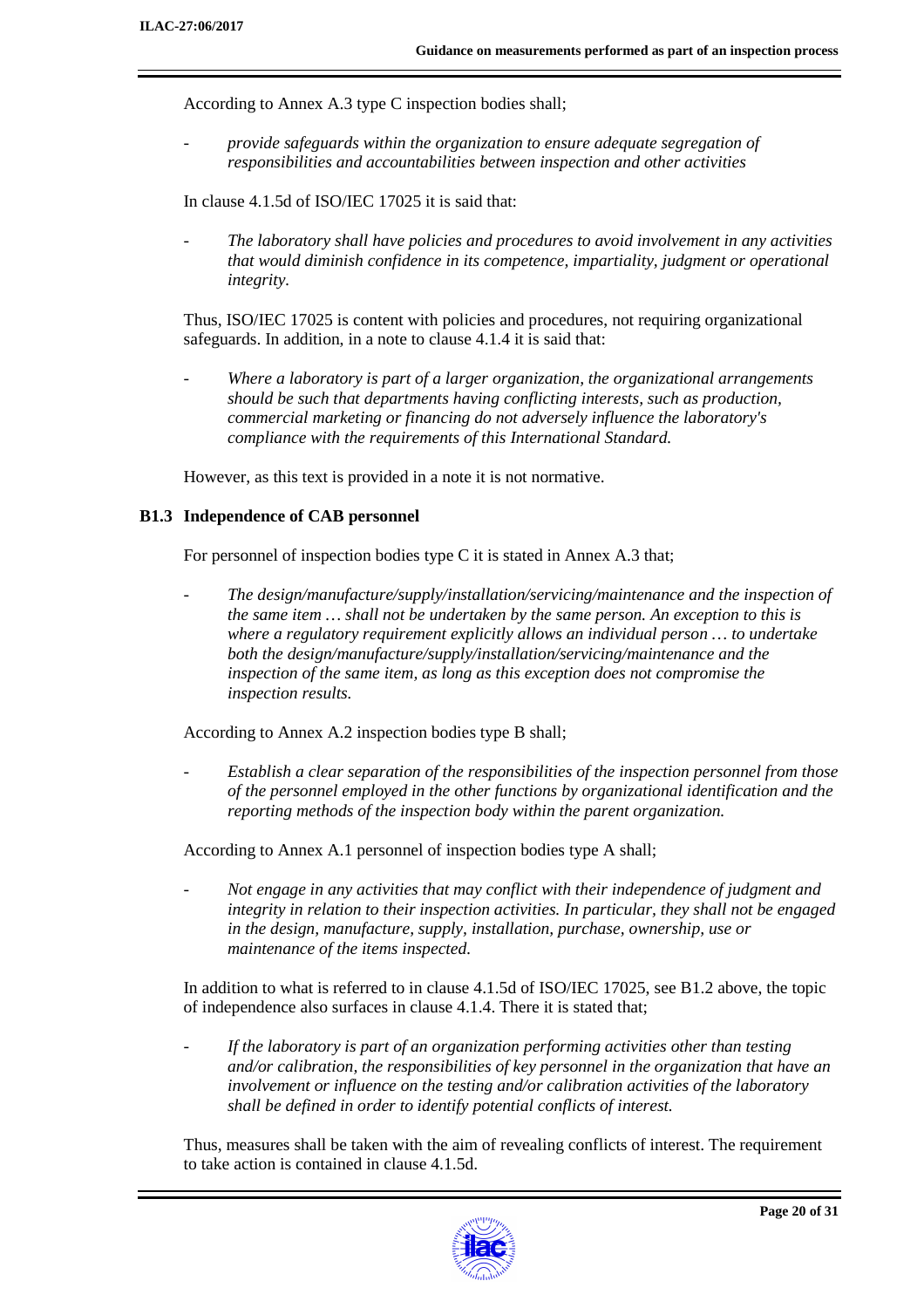# **B1.4 Summary**

In the table below independence requirements are summarised.

| Aspect of<br>independence    | Inspection body<br>type A | Inspection body<br>type B                                                                                   | Inspection body<br>type $C$                                     | Laboratory   |
|------------------------------|---------------------------|-------------------------------------------------------------------------------------------------------------|-----------------------------------------------------------------|--------------|
| Independent<br>organisation  | Required                  | Required, but<br>only internally<br>vis-à-vis its own<br>identifiable part<br>of the larger<br>organisation | Not required                                                    | Not required |
| Independent CAB<br>personnel | Required                  | Required                                                                                                    | Required, unless<br>dependency<br>allowed for in<br>legislation | Required     |

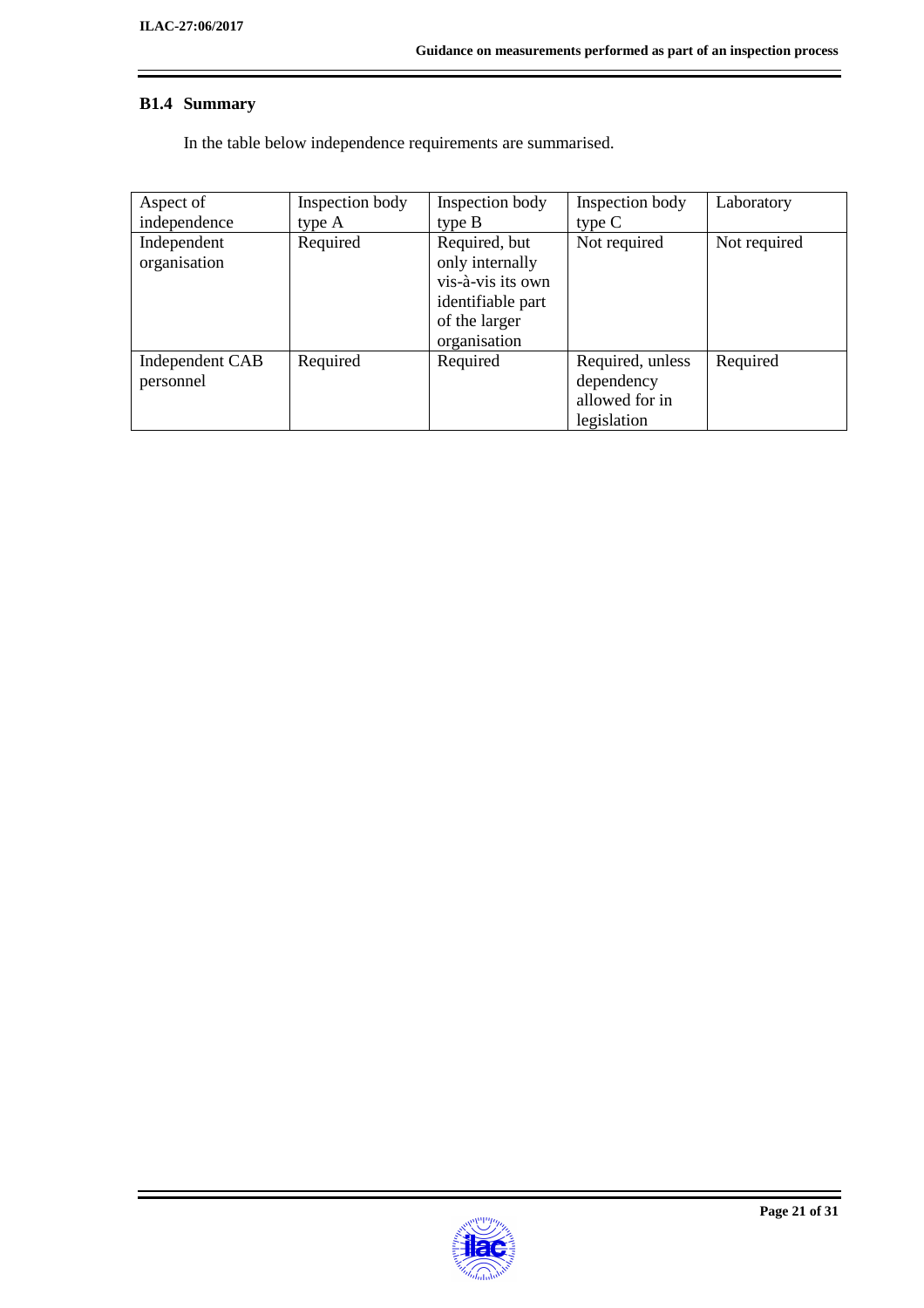# **ANNEX B2: TRACEABILITY OF MEASUREMENT RESULTS**

# **B2.1 Context**

ISO/IEC 17025 gives more detailed requirements for metrological traceability of measurement results than does ISO/IEC 17020. There are several reasons for this.

As can be seen in Table 5.1 examination according to ISO/IEC 17020 is to a large extent performed on entities such as complex items, processes and installations which can be expected to exhibit a larger degree of uniqueness than do e.g. materials, gases and well defined objects. As a consequence, it is significantly costlier to estimate a measurement uncertainty valid for the individual case. Further, examination is often taking place outdoors and under less controlled conditions than typically achieved in laboratories. Note also that a test result is usually the final outcome, whereas an examination result is just one bit of information with a bearing on the outcome of the inspection. As a consequence, the measurement uncertainty connected to the individual examination yields limited information on the validity of the inspection outcome.

When the examination does not include the producing of numerical results, the need for traceability is normally minor.

## **B2.2 Calibration of equipment**

The requirement in ISO/IEC 17020 pertaining to calibration of equipment is contained in clause 6.2.7. The requirement is that:

- *"The overall programme of calibration of equipment " shall be designed and operated so as to ensure that, wherever applicable, measurements made by the inspection body are traceable to national or international standards of measurement, where available. Where traceability to national or international standards of measurement is not applicable, the inspection body shall maintain evidence of correlation or accuracy of inspection results."*

This requirement is very close to what is said in ISO/IEC 17025 clause 5.6.2.2.

A clarification concerning in-house calibration is provided in ILAC P15, application note 6.2.7a.

The requirement in ISO/IEC 17020 pertaining to calibration of reference standards is contained in clause 6.2.8. A similarly worded requirement for the traceability of reference standards is given in clause 5.6.3 of ISO/IEC 17025.

Additional guidance on how to obtain traceability is provided in ILAC P10. This document applies regardless of whether the measurements are performed under ISO//IEC 17020 or under ISO/IEC 17025.

# **B2.3 Calculation of measurement uncertainty**

The fundamental difference between ISO/IEC 17020 and ISO/IEC 17025 with regard to traceability is that ISO/IEC 17020 requires that the performance of the equipment and reference standards used is traceable, whereas ISO/IEC 17025 requires that the measurement results are traceable. This is primarily achieved through the requirements for estimation of measurement uncertainty in clause 5.4.6. A key sub clause is 5.4.6.3:

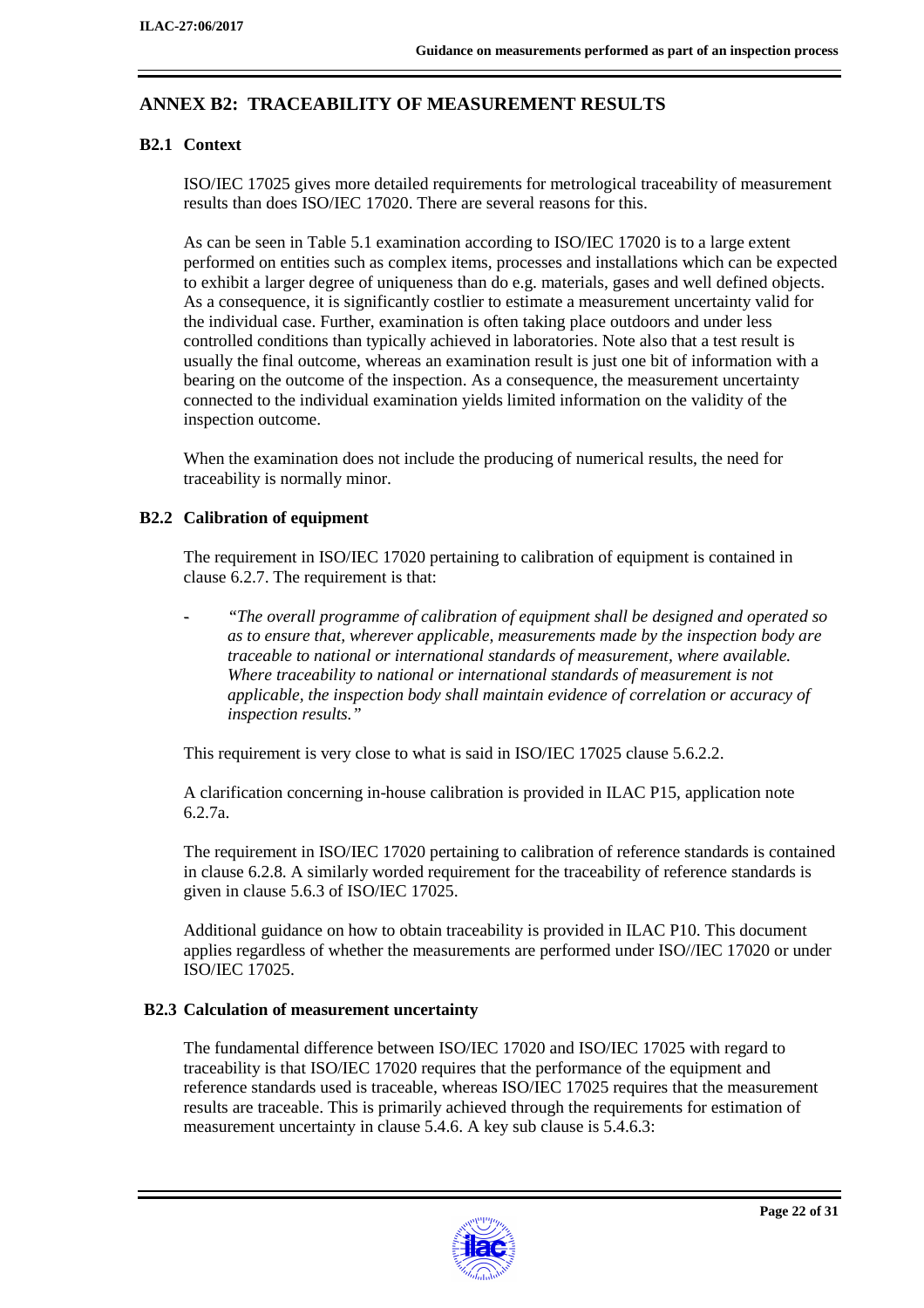- *When estimating the uncertainty of measurement, all uncertainty components which are of importance in the given situation shall be taken into account using appropriate methods of analysis.* 

In note 1 to this clause the key considerations for estimating the uncertainty of measurement are listed:

- *Sources contributing to the uncertainty include, but are not necessarily limited to, the reference standards and reference materials used, methods and equipment used, environmental conditions, properties and condition of the item being tested or calibrated, and the operator.*

However, as this text is provided in a note it is not normative.

## **B2.4 Summary of analysis and possible remedial actions**

In the table below a comparison is given between the requirements in ISO/IEC 17020 and in ISO/IEC 17025 related to sources of measurement uncertainty (MU).

| Sources of measurement          | ISO/IEC 17020 - Traceability | ISO/IEC 17025 - Traceability   |
|---------------------------------|------------------------------|--------------------------------|
| uncertainty                     | requirement                  | requirement                    |
| Reference standards and         | Traceably calibrated         | Traceably calibrated and       |
| reference materials used        |                              | calculation of MU contribution |
|                                 |                              | required                       |
| Equipment used                  | Traceably calibrated         | Traceably calibrated and       |
|                                 |                              | calculation of MU contribution |
|                                 |                              | required                       |
| Methods used                    | None                         | Calculation of MU contribution |
|                                 |                              | required                       |
| Environmental conditions        | Monitored with traceably     | Monitored with traceably       |
|                                 | calibrated equipment, when   | calibrated equipment, when     |
|                                 | applicable                   | applicable                     |
|                                 |                              | Calculation of MU contribution |
|                                 |                              | required                       |
| Properties and condition of the | None                         | Calculation of MU contribution |
| item being examined             |                              | required                       |
| Inspecting/testing personnel    | None                         | Calculation of MU contribution |
|                                 |                              | required                       |

A scheme owner may, in order to account for variations in measurement uncertainty, e.g. choose to:

- $\bullet$  In detail specify the method of inspection;
- ♦ Specify limitations to acceptable environmental conditions for the performance of inspection;
- Include a safety margin when choosing the acceptance level.

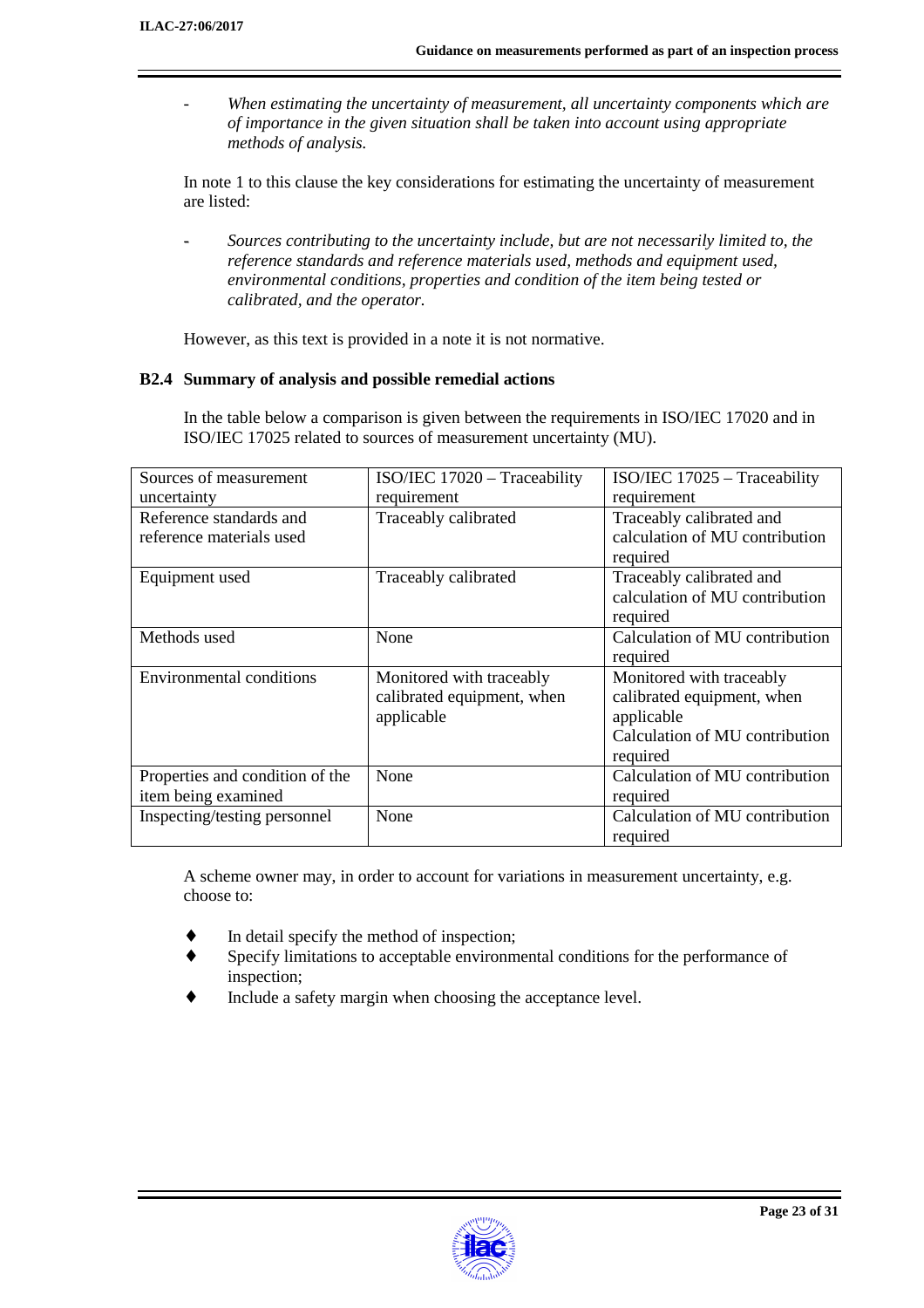# **ANNEX B3: VALIDATION OF METHODS**

# **B3.1 Context**

ISO/IEC 17025 gives more detailed requirements for method validation than does ISO/IEC 17020. There are several reasons for this.

As can be seen in Table 5.1 examination according to ISO/IEC 17020 is to a large extent performed on entities such as processes, installations and complex items, which can be expected to exhibit a larger degree of uniqueness than do e.g. materials, gases and well defined objects. As a consequence, it is often harder to in detail determine the exact methodology for each specific case. The increased degree of complexity typically leads the inspector to follow trails of investigation, where each observation may affect the selection of the next step of investigation. Such trails often branch out to allow for a myriad of possibilities. Arriving at the most appropriate modifications is an essential element of the ability to make professional judgements. This situation makes it more difficult, costlier and less helpful to specify the methodology in detail. In practice, check lists often replace the use of detailed method descriptions. A check list is inherently difficult to "validate", as the successful use of it is closely dependent on the ability of the inspector to make professional judgements. This is one reason why ISO/IEC 17020 puts more emphasis on knowledge and monitoring of personnel, see section 6.3.

Tests on the other hand are traditionally carried out on more well defined items or samples. This allows for the use of more detailed method descriptions, which in turn allows for a higher degree of repeatability.

Selected approaches of ISO/IEC 17020 and ISO/IEC 17025

In order to ensure the use of appropriate methods the standards put requirements on the following aspects:

- ♦ Documentation of work methodology (a)
- ♦ Validation of work methodology (b)
- ♦ Confirmation of capability of work methodology to produce correct outcomes (c)

# **B3.2 ISO/IEC 17020**

- (a) The requirement in ISO/IEC 17020 pertaining to documentation of work methodology is expressed as follows in clause 7.1.2:
	- *"The inspection body shall have … adequate documented instructions on inspection planning and on sampling and inspection techniques, where the absence of such instructions could jeopardize the effectiveness of the inspection process."*

In addition, clause 7.1.3 requires inspection methods which are non-standard (see (b) below) to be "fully documented".

Thus the general requirement is linked to a judgement of what is required for the inspection case at hand in order ensure a reliable outcome.

- (b) The requirement in ISO/IEC 17020 pertaining to method validation is contained in clause 7.1.3. The requirement is that:
	- *"When the inspection body has to use inspection methods or procedures which are nonstandard, such methods and procedures shall be appropriate"*.

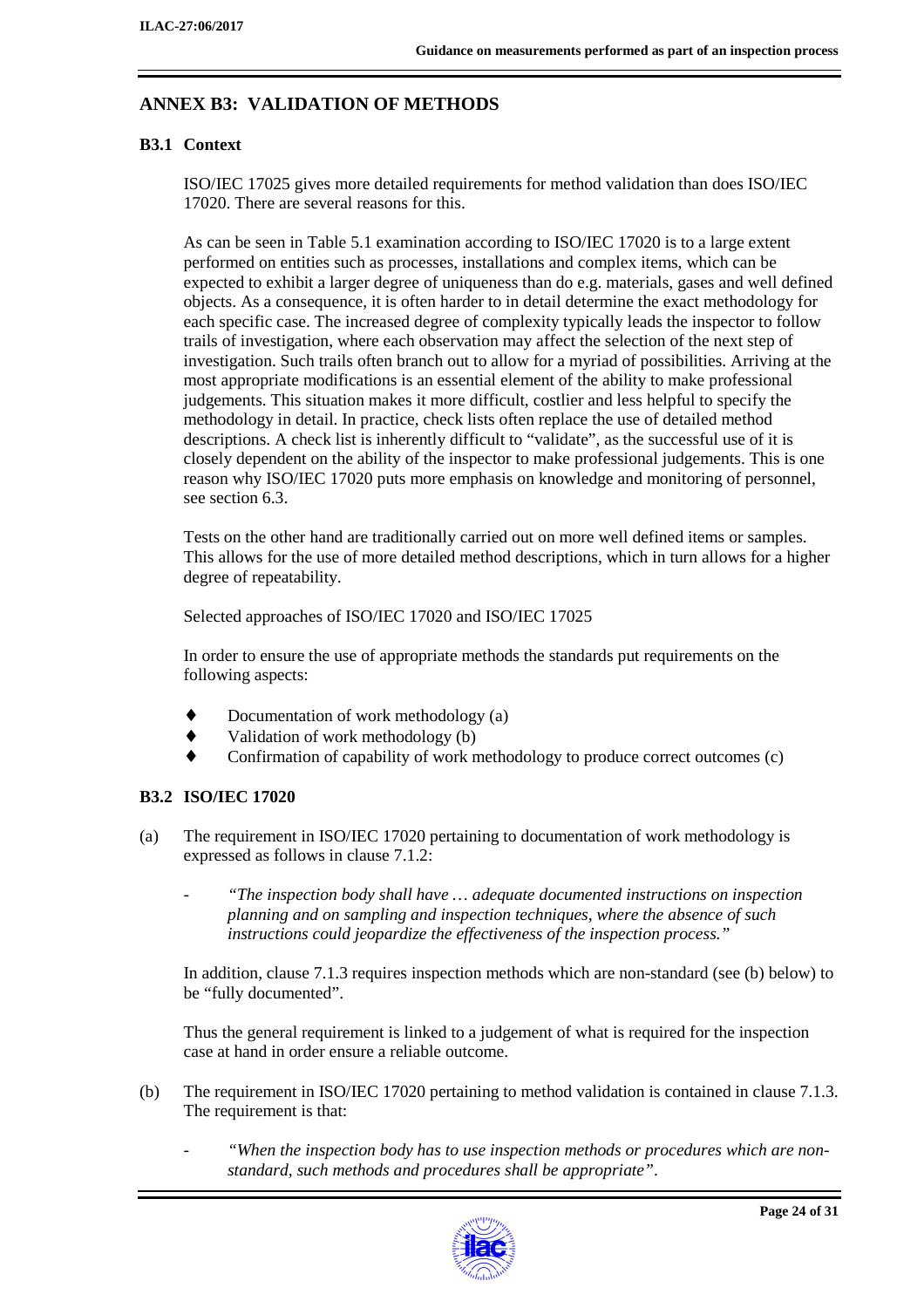The expression "standard inspection method" is thus defined in a note to clause 7.1.3:

- *"A standard inspection method is one that has been published, for example, in international, regional or national standards, or by reputable technical organizations or by a co-operation of several inspection bodies or in relevant scientific text or journals. This means that methods developed by any other means, including by the inspection body itself or by the client, are considered to be non-standard methods."* 

From this it may be concluded that inspection methods published as international, regional or national standards or by reputable technical organisations or by a co-operation of several inspection bodies or in relevant scientific text or journals are assumed to be appropriate. It may also be concluded that use of the term "appropriate" in ISO/IEC 17020 is intended to mean that there should be evidence to support the 'appropriateness'. However, there is no requirement that this evidence shall amount to a "validation" as defined in ISO/IEC 17000/ISO 9000.

(c) The primary means in ISO/IEC 17020 for confirming the capability of the chosen work methodology to produce correct outcomes is the requirements for monitoring of the performance of inspectors contained in clauses 6.1.8 and 6.1.9. In addition, clause 7.1.2 requires the consideration of needs for adequate quality control.

ISO/IEC 17020 does not explicitly refer to the concept of proficiency testing. In ILAC P15:07/2016 the following guidance to clause 6.2.7 is provided:

- *"Where traceability to national or international standards of measurement is not applicable, the participation in relevant comparison programs or proficiency tests is an example of how to obtain evidence of correlation or accuracy of inspection results."* 

In the introduction of ILAC P9:06/2014 the following is said:

- *"Proficiency testing may also be used in some types of inspection where available and justified by the inclusion of testing activities that directly affect and determine the inspection result or when required by law or by regulators. It is, however, recognised that proficiency testing is not a usual and expected element in the accreditation of most types of inspections."* 

#### **B3.3 ISO/IEC 17025**

- (a) The requirement in ISO/IEC 17025 pertaining to documentation of work methodology is expressed in clause 5.4.1. This clause is analogous to clause 7.1.2 in ISO/IEC 17020. In addition, the note to clause 5.4.4 specifies what the anticipated contents of the method description are. Here it is said that it "should at least" include information on:
	- *a) appropriate identification;*
	- *b) scope;*
	- *c) description of the type of item to be tested or calibrated;*
	- *d) parameters or quantities and ranges to be determined;*
	- *e) apparatus and equipment, including technical performance requirements;*
	- *f) reference standards and reference materials required;*
	- *g) environmental conditions required and any stabilization period needed;*
	- *h) description of the procedure, including* 
		- *affixing of identification marks, handling, transporting, storing and preparation of items,*
		- *checks to be made before the work is started,*

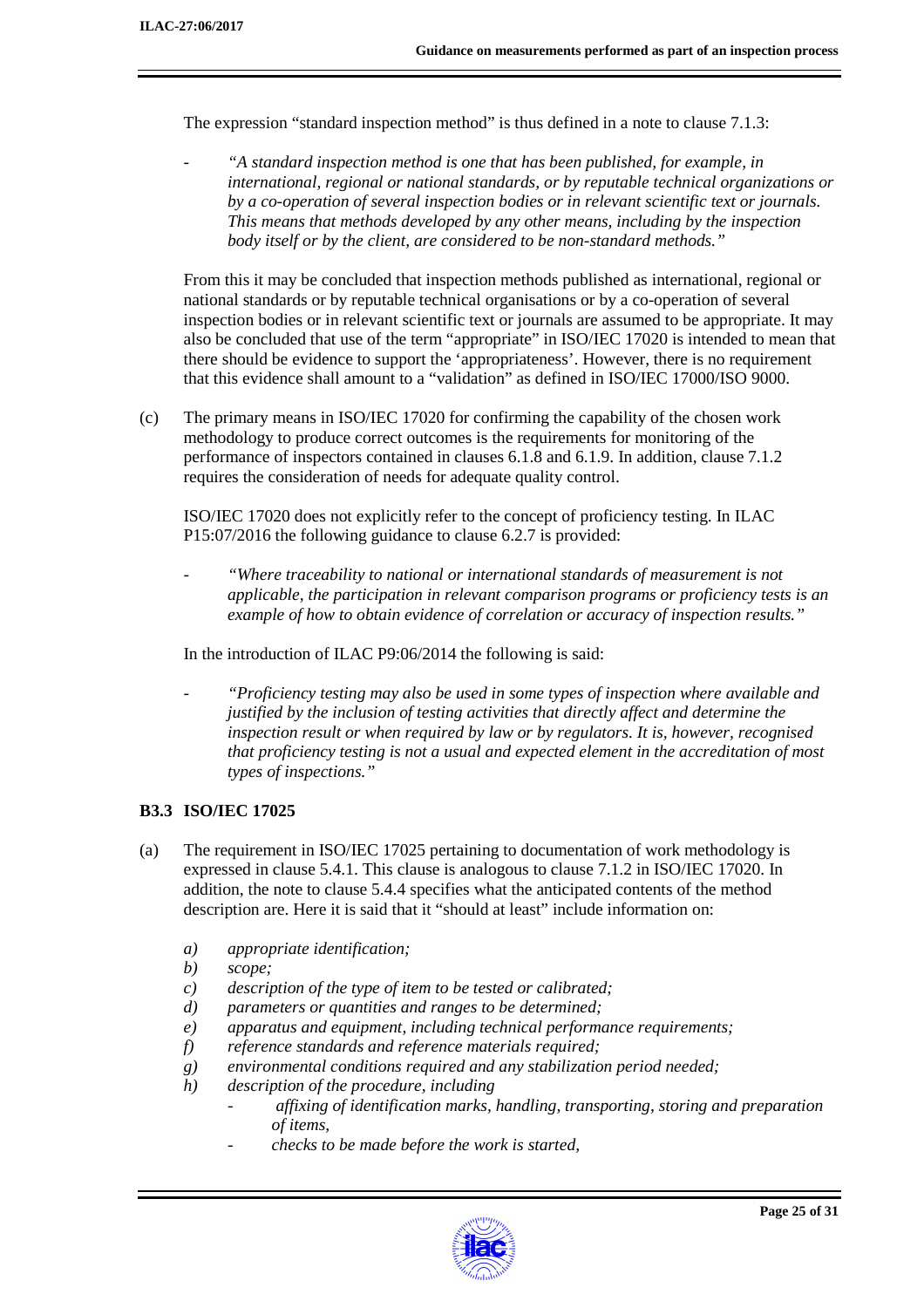- *checks that the equipment is working properly and, where required, calibration and adjustment of the equipment before each use,*
- *the method of recording the observations and results,*
- *any safety measures to be observed;*
- *i) criteria and/or requirements for approval/rejection;*
- *j) data to be recorded and method of analysis and presentation;*
- *k) the uncertainty or the procedure for estimating uncertainty.*

Thus, although the basic requirement for the method description is the same in ISO/IEC 17020 and ISO/IEC 17025, the latter anticipates more comprehensive and detailed contents.

- (b) The requirements in ISO/IEC 17025 pertaining to method validation are contained in clauses 5.4.2 to 5.4.5. Clause 5.4.2 stipulates:
	- *The laboratory shall use test … methods, including methods for sampling, which meet the needs of the customer and which are appropriate for the tests … it undertakes. Methods published in international, regional or national standards shall preferably be used. The laboratory shall ensure that it uses the latest valid edition of a standard unless it is not appropriate or possible to do so. When necessary, the standard shall be supplemented with additional details to ensure consistent application. When the customer does not specify the method to be used, the laboratory shall select appropriate methods that have been published either in international, regional or national standards, or by reputable technical organizations, or in relevant scientific texts or journals, or as specified by the manufacturer of the equipment. Laboratory-developed methods or methods adopted by the laboratory may also be used if they are appropriate for the intended use and if they are validated. The customer shall be informed as to the method chosen. The laboratory shall confirm that it can properly operate standard methods before introducing the tests or calibrations. If the standard method changes, the confirmation shall be repeated. The laboratory shall inform the customer when the method proposed by the customer is considered to be inappropriate or out of date.*

First, note that ISO/IEC 17025 explicitly requires the method to be appropriate whether it is a non-standard method or not. Second, also note that non-standard methods shall be appropriate *and* validated; indicating that in this standard the word "appropriate" alone is not considered to imply the need for validation. Third, note that in ISO/IEC 17025 methods developed by a cooperation of laboratories do not qualify as "standard methods".

In clause 5.4.5 stipulations for validating methods are given. Sub-clause 5.4.5.1 provides a definition of "validation":

- *Validation is the confirmation by examination and the provision of objective evidence that the particular requirements for a specific intended use are fulfilled.* 

This is the definition given in ISO 9000 and referred to in ISO 17000. In sub clause 5.4.5.2 of ISO/IEC 17025 the requirement for the extent of validation is detailed:

- *The laboratory shall validate non-standard methods, laboratory-designed/developed methods, standard methods used outside their intended scope, and amplifications and modifications of standard methods to confirm that the methods are fit for the intended use. The validation shall be as extensive as is necessary to meet the needs of the given application or field of application. The laboratory shall record the results obtained, the procedure used for the validation, and a statement as to whether the method is fit for the intended use.* 

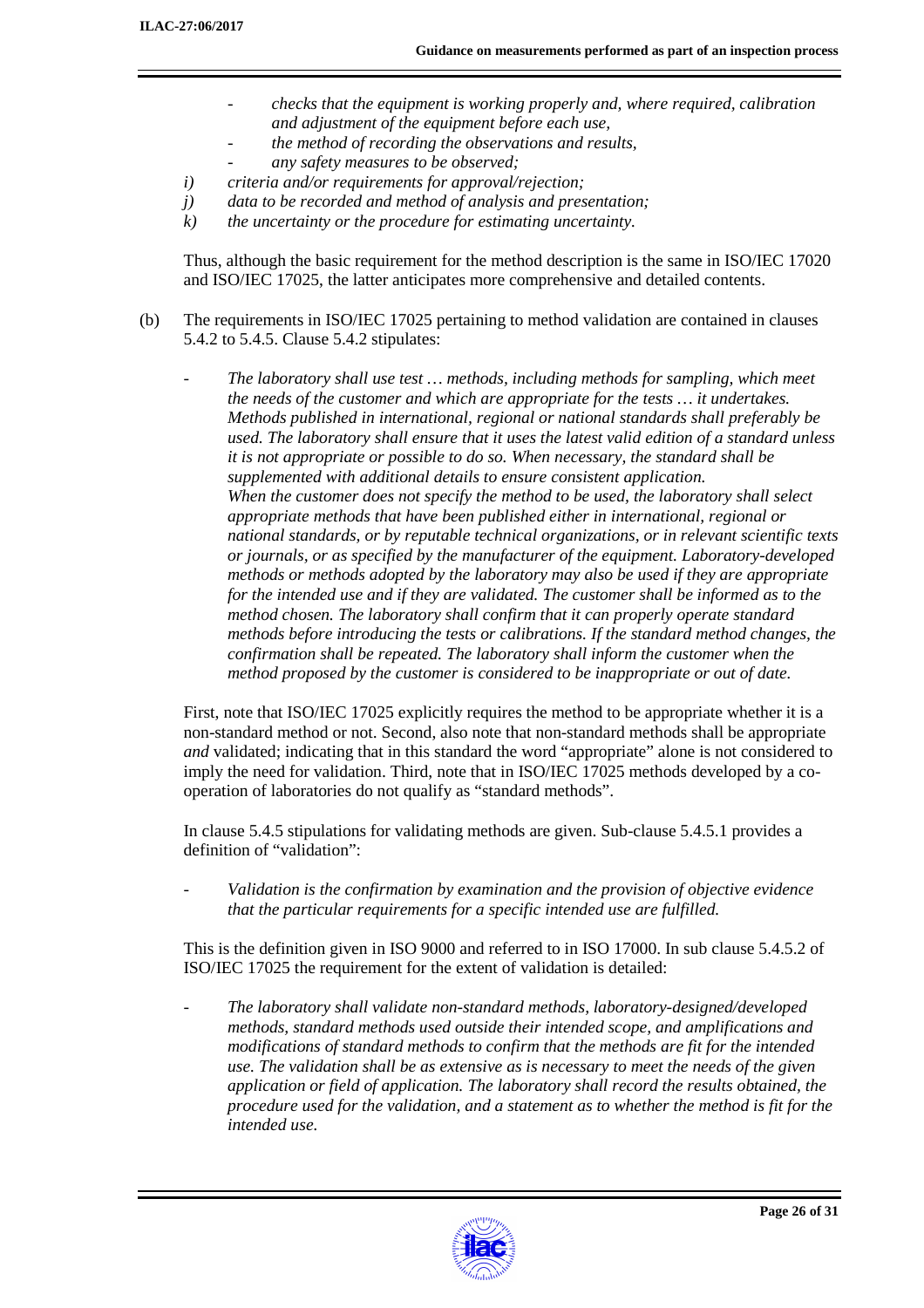*…* 

In sub-clause 5.4.5.3 a definition of "appropriate" as referred to in clause 5.4.2, is given:

The range and accuracy of the values obtainable from validated methods (e.g. the *uncertainty of the results, detection limit, selectivity of the method, linearity, limit of repeatability and/or reproducibility, robustness against external influences and/or crosssensitivity against interference from the matrix of the sample/test object), as assessed for the intended use, shall be relevant to the customers' needs.* 

It may be concluded that both ISO/IEC 17020 and ISO/IEC 17025 require the method used to be appropriate, but that ISO/IEC 17025 is more explicit about what type of validation activities are expected to be performed in order to support the statement of appropriateness.

- (c) In clause 5 of ISO/IEC 17025 under the title "Assuring the quality of test and calibration results" it is stated that:
	- *The laboratory shall have quality control procedures for monitoring the validity of tests and calibrations undertaken. The resulting data shall be recorded in such a way that trends are detectable and, where practicable, statistical techniques shall be applied to the reviewing of the results. This monitoring shall be planned and reviewed and may include, but not be limited to, the following:*

*participation in inter-laboratory comparison or proficiency testing programs;* 

*… NOTE: The selected methods should be appropriate for the type and volume of the work undertaken.* 

*Quality control data shall be analysed and, where they are found to be outside predefined criteria, planned action shall be taken to correct the problem and to prevent incorrect results from being reported."* 

In ISO/IEC 17011 it is required that accreditation bodies:

... ensure that their accredited laboratories participate in proficiency testing or other *comparison programmes, where available and appropriate, and that corrective actions are carried out when necessary. The minimum amount of proficiency testing and the frequency of participation shall be specified in cooperation with interested parties and shall be appropriate in relation to other surveillance activities.* 

ILAC P9:06/2014 give further guidance as to the specification of the minimum amount of proficiency testing required. Regional guidance documents, e.g. EA-3/04, gives further guidance on the issue.

#### **B3.4 Summary of analysis and possible remedial actions**

In the table below a comparison is given between the requirements on methodology in ISO/IEC 17020 and in ISO/IEC 17025.

| Requirement on method     | <b>ISO/IEC 17020</b>                    | <b>ISO/IEC 17025</b>                       |
|---------------------------|-----------------------------------------|--------------------------------------------|
| Documented                | Required                                | Required                                   |
| Contents of documentation | Contents to be "adequate" and           | Specific contents "required" <sup>1)</sup> |
|                           | "appropriate"                           |                                            |
| Validated                 | Not required as defined in ISO          | Required for non-standard <sup>2)</sup>    |
|                           | 9000 and ISO/IEC 17000                  | methods                                    |
| Appropriate <sup>3)</sup> | Required for non-standard <sup>2)</sup> | Required                                   |
|                           | methods, implied for standard           |                                            |
|                           | methods                                 |                                            |

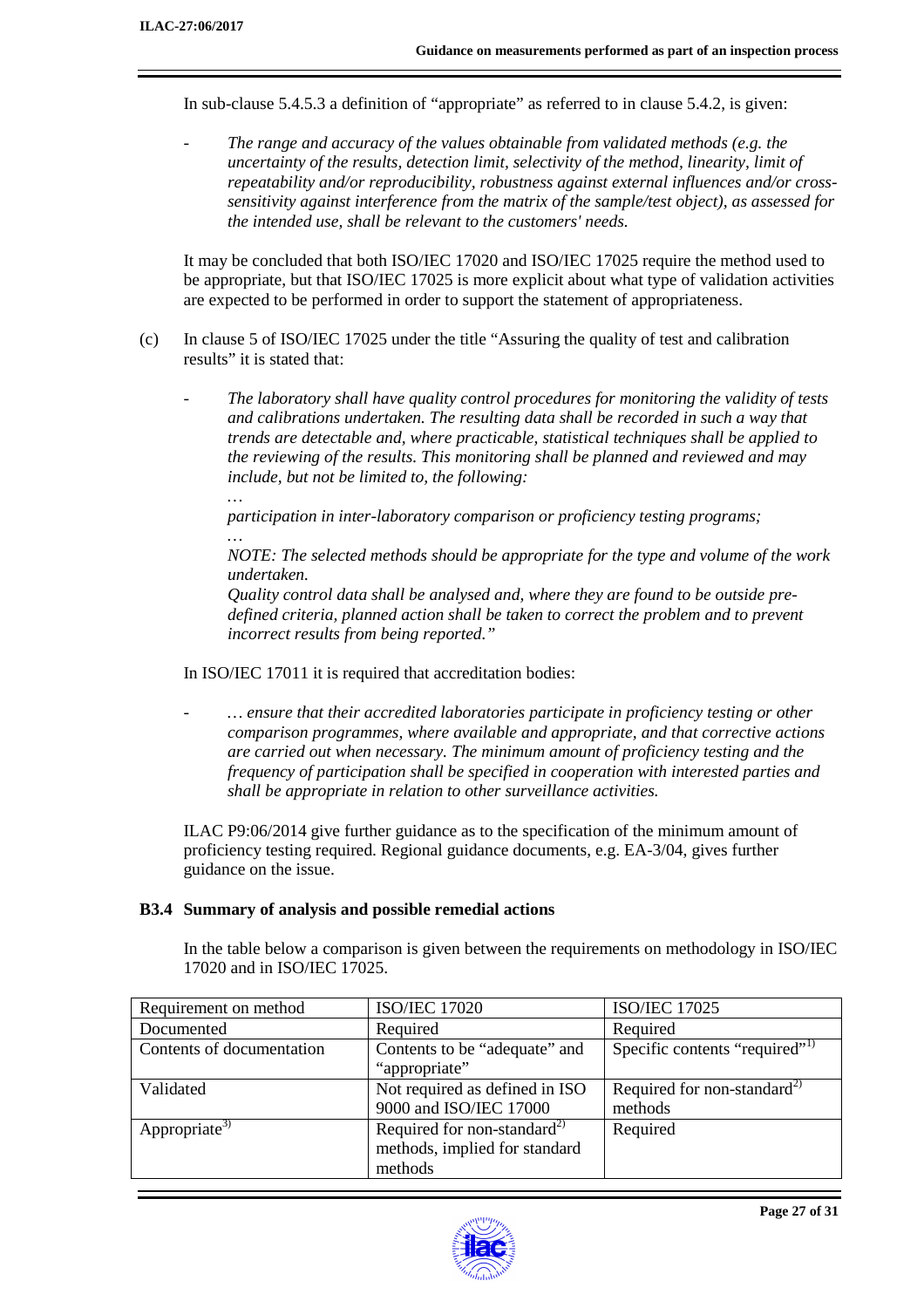| Work methodology confirmed | Required through             | Required through participation |
|----------------------------|------------------------------|--------------------------------|
| to produce correct outcome | monitoring/witnessing of     | in PT and other quality checks |
|                            | inspectors and other quality | as needed                      |
|                            | checks as needed             |                                |

- <sup>1)</sup> The status of this "requirement" is not very clear. Notes in ISO standards are as a rule neither to include requirements, nor expressions such as "should at least …".
- <sup>2)</sup> The definition of "standard method" is wider in ISO/IEC 17020 than in ISO/IEC 17025 as methods developed by a co-operation of conformity assessment bodies are considered as standard methods in the former standard.
- <sup>3)</sup> The meaning of the term "appropriate" is defined in clause 5.4.5.3 in ISO/IEC 17025, whereas ISO/IEC 17020 does not provide any guidance as to the meaning of the term.

A scheme owner may, in order to control the validity of the methodology, e.g. choose to:

- In detail specify the method of inspection;
- Specify limitations to acceptable environmental conditions for the performance of inspection;
- Specify levels of performance for equipment used.

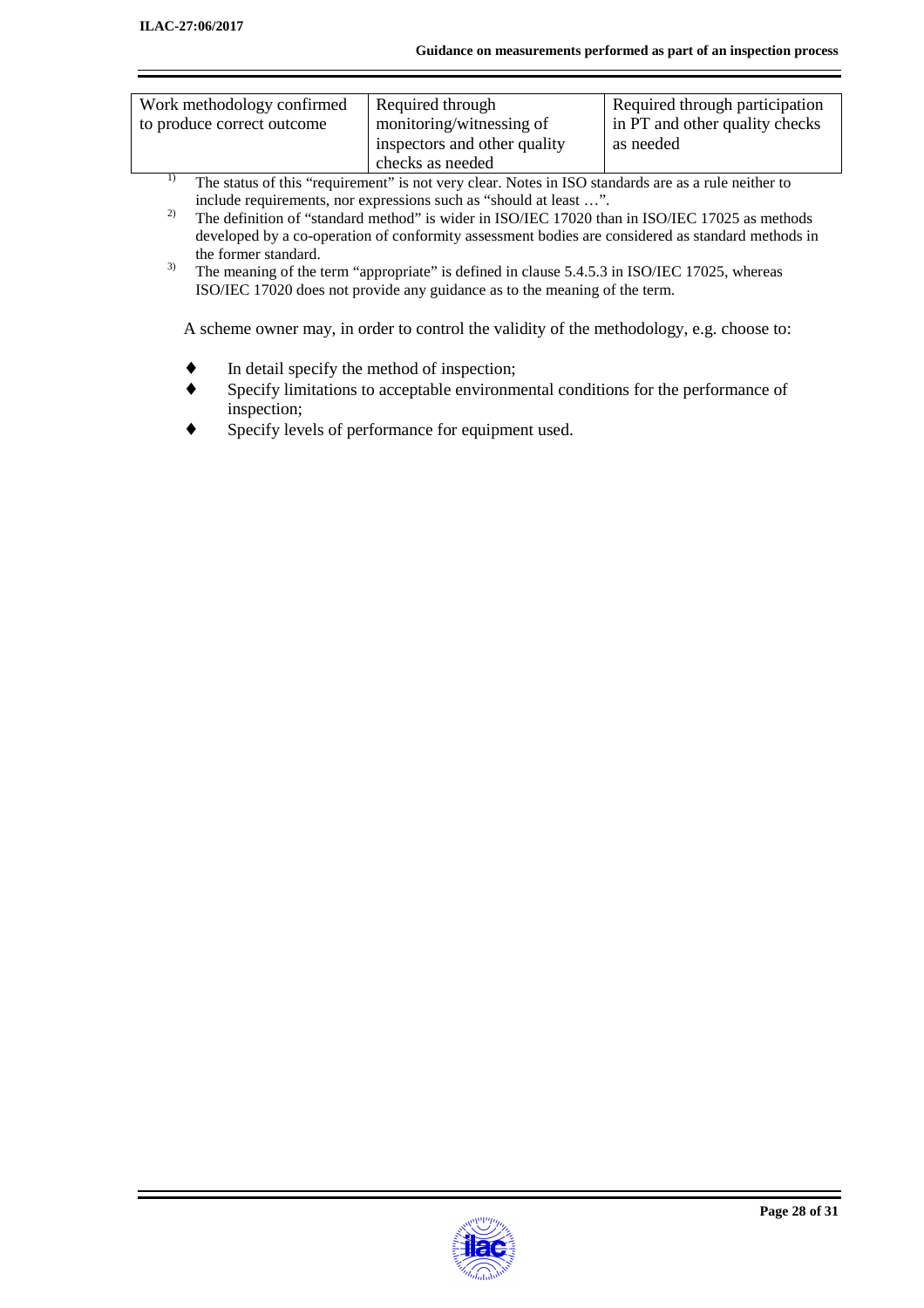# **ANNEX B4: QUALITY ASSURANCE INITIATIVES TO ENSURE PROPER PERFORMANCE METHODS**

## **B4.1 Context**

The requirements for quality assurance initiatives to ensure proper performance of methods differ significantly between ISO/IEC 17020 and ISO/IEC 17025. There are several reasons for this. An inspector is typically assigned the task to weigh information from different measurements and observations in order to come to an overall conclusion. As pointed out in Annex B3, the specified procedure for each examination is sometimes lacking in detail, and the inspector is assumed to be able to shift the focus of examination when called for by observations made. A test operator is typically assigned the task of following a specified procedure as closely as possible in order to reduce bias and measurement uncertainty and to improve repeatability. Three other considerations are also important to keep in mind. First, in testing the capabilities of the method and equipment used are often perceived to be more important than the individual performance and experience of the test operator, whereas the opposite case is often the case in inspection. Second, the inspector is often required to produce a decision on whether specified requirements are fulfilled, whereas the test operator is often anticipated only to record a measurement result. Third, inspections are typically performed onsite, making opportunities for effective supervision of performance more infrequent and costlier.

## **B4.2 Selected approach of ISO/IEC 17020 and ISO/IEC 17025**

The primary tools used in ISO/IEC 17020 and ISO/IEC 17025 to ensure the proper performance of methods are:

- Knowledge concerning the inspected object
- Training
- Qualification
- **Supervision**
- **Monitoring**
- Participation in proficiency testing schemes

The requirements for training and qualification do not differ in the two standards, so here we will focus on the four other issues.

# **B4.3 Knowledge**

In clause 6.1.3 of ISO/IEC 17020 it is stated that:

- *"The personnel responsible for inspection shall have appropriate qualifications, training, experience and a satisfactory knowledge of the requirements of the inspections to be carried out. They shall also have relevant knowledge of the following:* 
	- ♦ *the technology used for the manufacture of the products inspected, the operation of processes and the delivery of services;*
	- the way in which products are used, processes are operated and services are *delivered;*
	- any defects which may occur during the use of the product, any failures in the *operation of the process and any deficiencies in the delivery of services.*

*They shall understand the significance of deviations found with regard to the normal use of the products, the operation of the processes and the delivery of services."* 

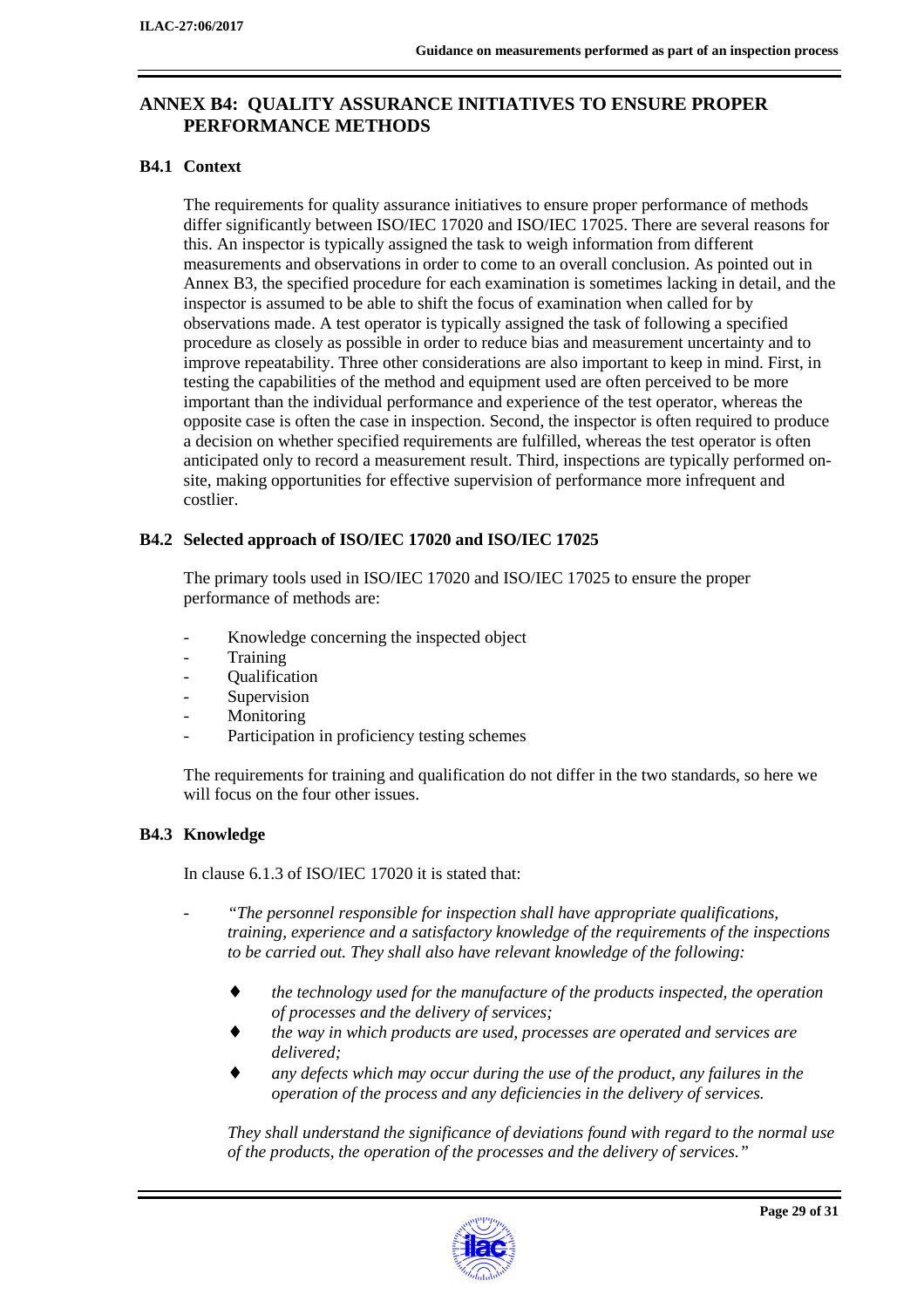This may be compared with the wording used in clause 5.2.1 in ISO/IEC 17025:

- The laboratory management shall ensure the competence of all who operate specific *equipment, perform tests and/or calibrations, evaluate results, and sign test reports and calibration certificates. When using staff that is undergoing training, appropriate supervision shall be provided. Personnel performing specific tasks shall be qualified on the basis of appropriate education, training, experience and/or demonstrated skills, as required.*
- *NOTE 2: The personnel responsible for the opinions and interpretation included in test reports should, in addition to the appropriate qualifications, training, experience and satisfactory knowledge of the testing carried out, also have:* 
	- relevant knowledge of the technology used for the manufacturing of the items, *materials, products, etc. tested, or the way they are used or intended to be used, and of the defects or degradations which may occur during or in service;*
	- knowledge of the general requirements expressed in the legislation and standards; *and*
	- an understanding of the significance of deviations found with regard to the normal *use of the items, materials, products, etc. concerned.*

Note that the specific knowledge requirements listed in the bullet list found in clause 6.1.3 of ISO/IEC 17020 is very similar to the one found in note 2 to clause 5.2.1 of ISO/IEC 17025. However, the latter list only applies to personnel responsible for any opinions and interpretations expressed in the test report, whereas the requirement in ISO/IEC 17020 applies to all personnel responsible for inspection.

#### **B4.4 Supervision**

ISO/IEC 17020 does not explicitly include requirements for supervision of CAB personnel. However, it does include requirements for training (6.1.5/6.1.6), monitoring (6.1.8/6.1.9) and work order review (7.1.5).

In ISO/IEC 17025 clause 4.1.5 bullet item g) it is said that:

- *The laboratory shall provide adequate supervision of testing … staff, including trainees, by persons familiar with methods and procedures, purpose of each test .., and with the assessment of the test …* 

Although the standards approach the issue of supervision in different ways, these could be assumed to result in corresponding levels of supervision. As noted in B4.1, however, the opportunities for effective supervision are more frequently in place under typical laboratory conditions.

# **B4.5 Monitoring the validity of inspections and tests**

In ISO/IEC 17020 the requirement for monitoring validity is accomplished through monitoring of the performance of inspection personnel. In clause 6.1.8 it is stated that:

Personnel familiar with the inspection methods and procedures shall monitor all *inspectors and other personnel involved in inspection activities for satisfactory performance.*